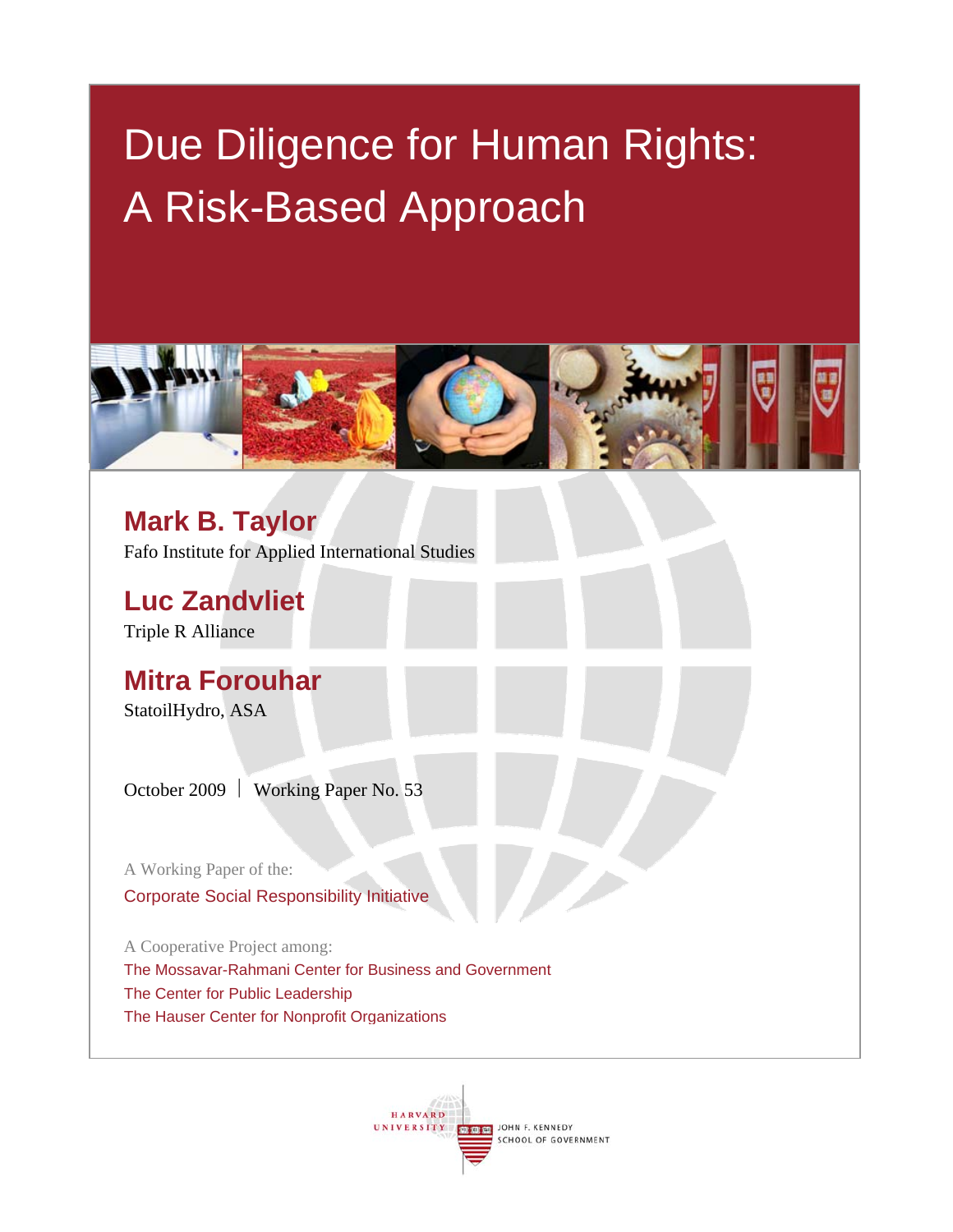# **Citation**

This paper may be cited as: Taylor, Mark B., Luc Zandvliet and Mitra Forouhar. 2009. "Due Diligence for Human Rights: A Risk-Based Approach." Corporate Social Responsibility Initiative Working Paper No. 53. Cambridge, MA: John F. Kennedy School of Government, Harvard University. Comments may be directed to the authors.

# **Corporate Social Responsibility Initiative**

The Corporate Social Responsibility Initiative at the Harvard Kennedy School of Government is a multi-disciplinary and multi-stakeholder program that seeks to study and enhance the public contributions of private enterprise. It explores the intersection of corporate responsibility, corporate governance and strategy, public policy, and the media. It bridges theory and practice, builds leadership skills, and supports constructive dialogue and collaboration among different sectors. It was founded in 2004 with the support of Walter H. Shorenstein, Chevron Corporation, The Coca-Cola Company, and General Motors.

The views expressed in this paper are those of the authors and do not imply endorsement by the Corporate Social Responsibility Initiative, the John F. Kennedy School of Government, or Harvard University.

# **For Further Information**

Further information on the Corporate Social Responsibility Initiative can be obtained from the Program Coordinator, Corporate Social Responsibility Initiative, Harvard Kennedy School, 79 JFK Street, Mailbox 82, Cambridge, MA 02138, telephone (617) 495-1446, telefax (617) 496-5821, email CSRI@ksg.harvard.edu.

The homepage for the Corporate Social Responsibility Initiative can be found at: http://www.hks.harvard.edu/m-rcbg/CSRI/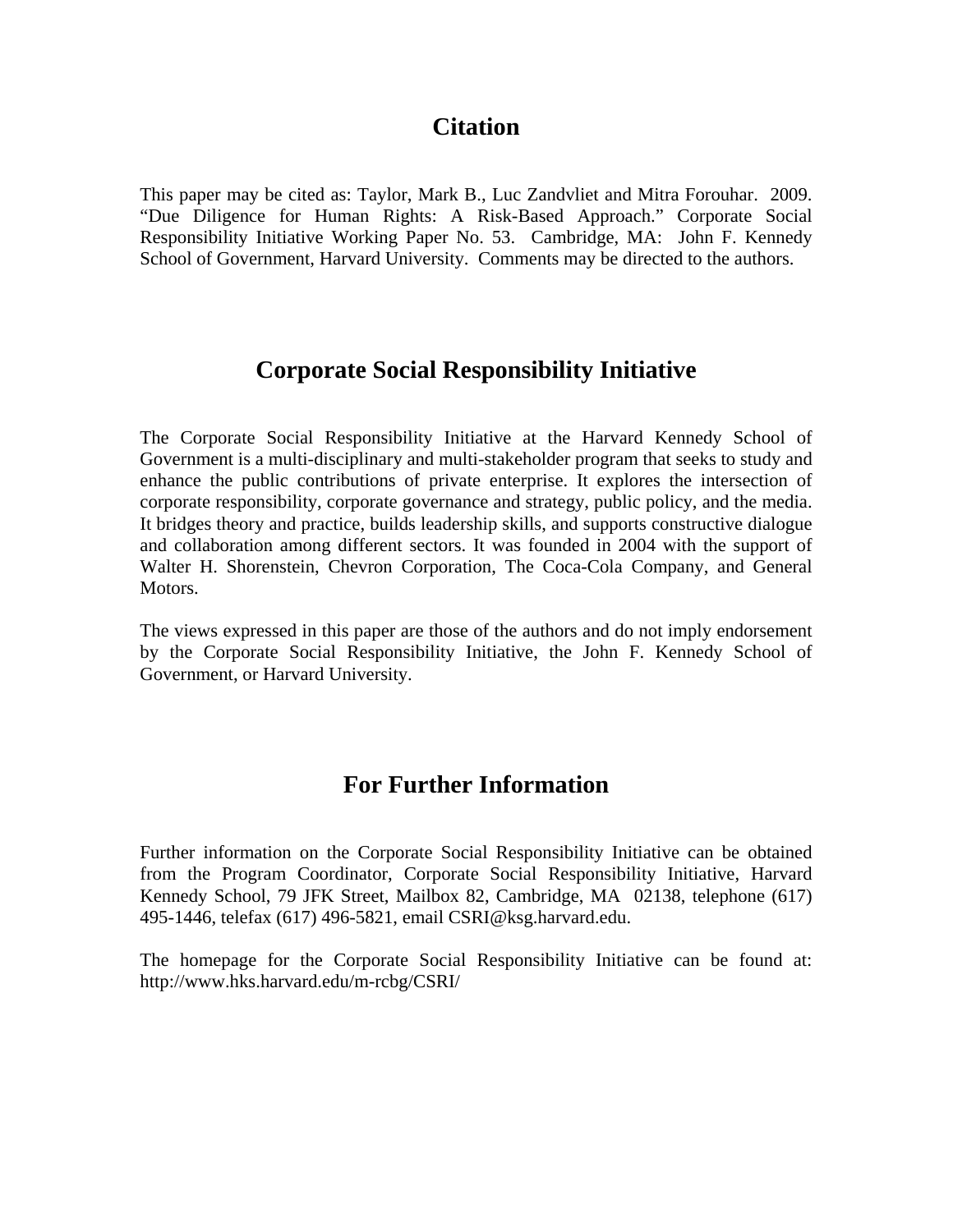# **Due Diligence for Human Rights: A Riskbased Approach**

#### Abstract

 $\overline{a}$ 

What does it mean in practice for a company to respect human rights? The paper examines the operational implications of a "corporate responsibility to respect human rights", a pillar of the recent framework put forward by UN SRSG John Ruggie under the title "Protect, Respect and Remedy". The authors define an approach to due diligence based on assessing the risk of company involvement in human rights violations. The authors draw on the work of StatoilHydro in developing a human rights risk assessment method for its global operations and argue that due diligence and risk are proven approaches to guarding against social harm by companies. The paper outlines a practical approach to human rights due diligence based on the assumption that the nature of a company's business activities and relationships decides the environment of human rights risk in which the company must operate. The authors argue that companies are able to exercise greater control over their exposure to human right related risk than generally assumed possible and that an empirically-grounded, risk-based approach to due diligence permits companies to more effectively manage their responsibility to respect human rights and their responsibility to turn a profit

Mark B. Taylor, Luc Zandvliet, and Mitra Forouhar<sup>1</sup>

In recent years, the private sector has faced increasing demands for social responsibility with respect to human rights. Yet the definition of those responsibilities has been a source of contention between the private sector and non-governmental organizations (NGOs), as well as states. The debates have recently been transformed by the work of Harvard professor John Ruggie, in his capacity as United Nations Special Representative of the Secretary-General on Human Rights and Transnational Corporations and other Business Enterprises (SRSG). In 2008, Ruggie received unanimous acceptance of his notion of a "corporate responsibility to respect human rights". $2$ 

<sup>&</sup>lt;sup>1</sup> Mark B. Taylor is Deputy Managing Director, Fafo Institute for Applied International Studies, Oslo; Luc Zandvliet is the Director of Triple R Alliance and co-author of "Getting it Right; Making Corporate-Community Relations Work" (Greenleaf Publishing). Mitra N. Forouhar is a human rights lawyer and a Special Advisor on human rights in StatoilHydro, ASA, and a former international transactional lawyer. The authors wish to thank Willy Egset and his colleagues in StatoilHydro for their contributions to the project which laid the foundation of this article.

<sup>&</sup>lt;sup>2</sup> Ruggie's three-fold framework of a state's duty to protect human rights, a corporate responsibility to respect human rights and access to remedies was unanimously accepted by member states of the Human Rights Council in June 2008. The framework was welcomed in a joint statement by human rights NGOs as well as by the Internatioanl Organization of Employers, International Chamber of Commerce and the Business and Industry Advisory Committee to the OECD (BIAC), See the 2008 report and reactions to it at http://www.businesshumanrights.org/Documents/RuggieHRC2008 (accessed 2 June 2009)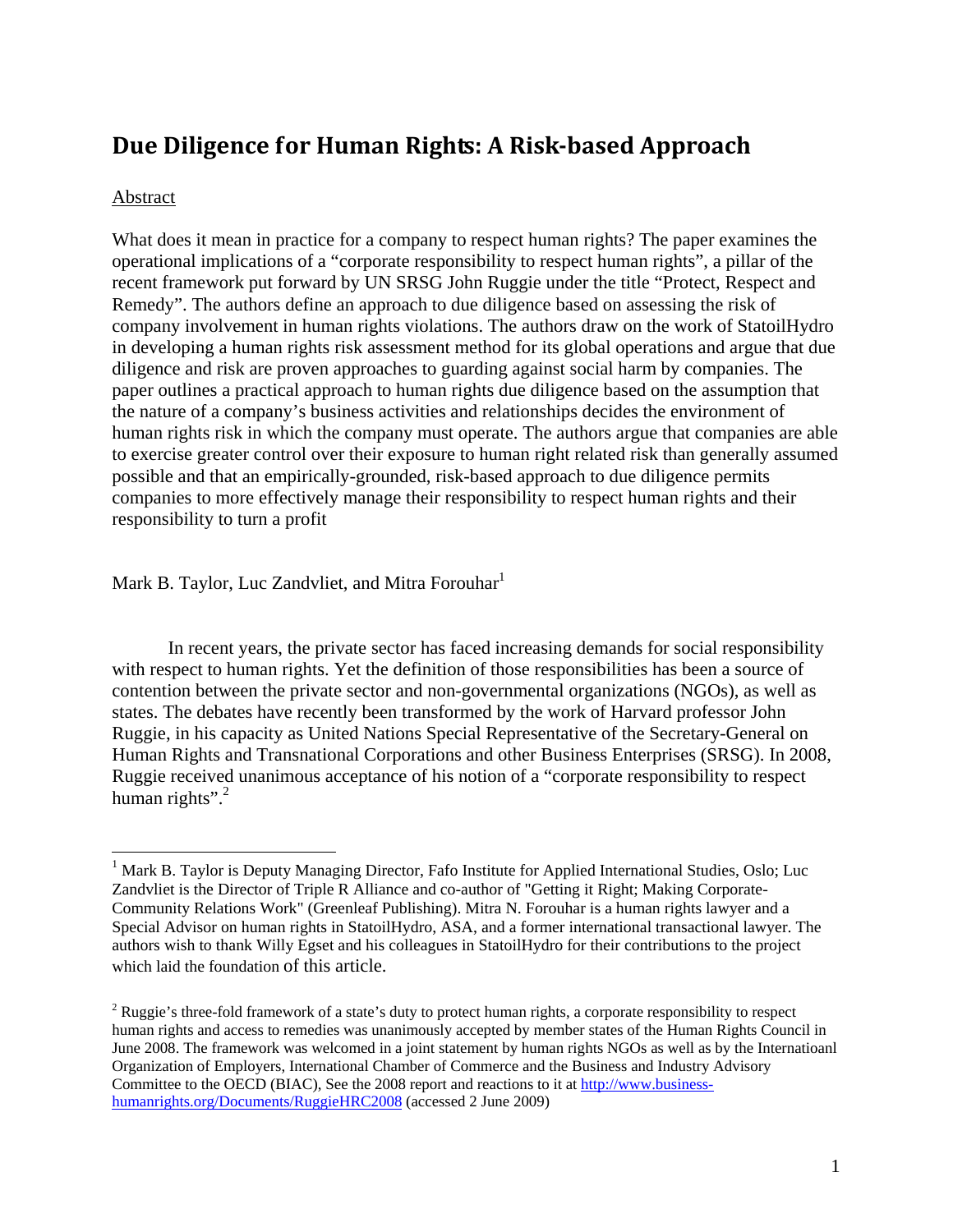For many companies this development in international policy has made more urgent the question of what it means in practice for a company to respect human rights. The Ruggie framework answers this in part, stating that "the corporate responsibility to respect human rights…in essence means to act with due diligence to avoid infringing on the rights of others."3 Discharging "this responsibility to respect requires due diligence" and "(b)ecause companies can affect virtually all internationally recognized rights, they should consider the responsibility to respect in relation to all such rights".<sup>4</sup> In short, not only have company responsibilities been clarified in theory, there is now also an international consensus that good human rights performance is the conduct of company operations without causing harm to people, either directly through company activities, or indirectly through the company's relationships to others who cause harm. A key step towards ensuring good human rights performance by the company is the conduct of human rights due diligence.

What is entailed in human rights due diligence, however, remains unclear. In this article, drawing in part on work conducted for Statoil Hydro in 2007,<sup>5</sup> we propose an operational approach to human rights due diligence by marrying the concepts of human rights and risk. We first outline due diligence as it is understood in many companies today and describe how the concept of human rights risk is suitable for the due diligence process. We then explore the operational implications of risk-based due diligence, briefly outlining the basis of an approach to human rights risk due diligence that would be applicable across a variety of businesses, and outlining what we think are some of the benefits of due diligence based on an approach which seeks to identify and mitigate<sup>6</sup> the risk of human rights abuse. We then present a framework for conducting human rights risk assessments in an operational field setting.

#### The Concept and Process of Due Diligence

The origins of the concept of due diligence can be traced back to the U.S. Securities Act of 1933, which provided for a "due diligence" defense for broker-dealers when accused of inadequate disclosure of material information to investors.<sup>7</sup> The Act protected against legal liability if the broker-dealer could demonstrate that the missing information was not discovered despite having had conducted a good faith due diligence on the issuer of securities. At the heart of this method lies the principle that an investigative process must be undertaken for the purpose of preventing harm. As such due diligence has become a key element of risk control, and this realization has

<sup>&</sup>lt;sup>3</sup> "Business and human rights: Towards operationalizing the "protect, respect and remedy" framework" UN Doc A/HRC/11/13 para 2.

<sup>&</sup>lt;sup>4</sup> "Protect, Respect and Remedy: a Framework for Business and Human Rights", UN Doc A/HRC/8/5, para 24 and para. 56.

<sup>&</sup>lt;sup>5</sup> The conclusions and recommendations described in this paper are the sole responsibility of the authors and do not represent the views of StatoilHydro as a company.

<sup>&</sup>lt;sup>6</sup> By mitigation we mean preventive or remedial action.

<sup>7</sup> See 15 USC 77a *et.seq.*, section 11.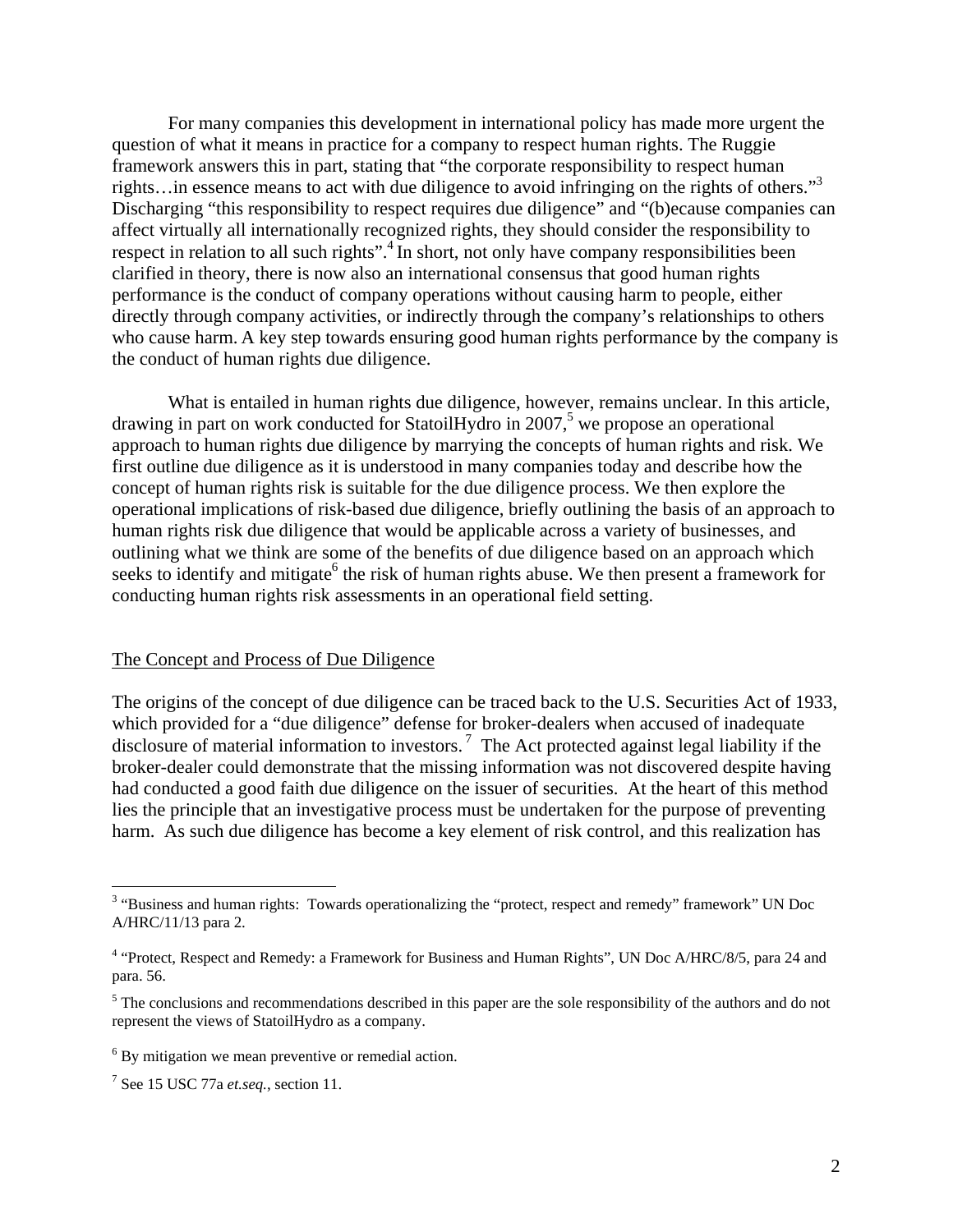facilitated its subsequent propagation to other business activities such as anti-corruption and mergers and acquisitions..

The due diligence process fuses two conceptually distinct processes; one is an investigation of facts, and the other is an evaluation of the facts in light of the relevant standard of care. Conduct of due diligence is not a mechanical process and requires exercise of informed and seasoned judgment by the investigator. The investigator must know what information to seek and how to assess the facts revealed. In fields where conduct of due diligence is a legal requirement, the investigator's failure to exercise reasonable judgment may lead to legal liability for her. Similarly, the person appointing a less than competent investigator may be liable for negligence. To sum up the concept in simple terms, due diligence is application of a method by a person who possesses competence in the underlying subject matter.

In order to fulfill the responsibility to respect human rights, corporations can conduct due diligence to assess the human rights risks that may be associated with their activities, operations and relationships. The scope of a human rights due diligence depends on its context and timing, and ensuring respect for human rights is a dynamic activity that moves with time, normative developments, facts and circumstances. For example, as we shall describe below, human rights due diligence should be conducted in connection with proposed projects for early identification of potential risks, as well as for ongoing activities such as procurement. It should involve implementation of risk control mechanisms early in these process. In addition, the periodic conduct of human rights due diligence as a one-off risk assessment is useful for monitoring risks and identifying potential new risks.

Regardless of timing, context and scope, the method for conducting human rights due diligence is similar to due diligence as conducted in other fields: (1) identifying relevant facts and (2) evaluating those facts in light of a standard of care. The evaluative aspect of conducting due diligence is not dissimilar to the legal analysis method known as IRAC (issue, rule, analysis, conclusion) which is taught to every first year law student in the United States. Because the hard and soft laws governing corporate human rights responsibilities are evolving, respecting the letter and the spirit of international human rights is the appropriate standard of care to apply in human rights due diligence. This does not exclude the inclusion of a company's own values and ethical standards as part of that standard of care that due diligence should cover. However, it should be stressed that conducting due diligence is not in itself compliance, but a preventive measure against the potential for violating a standard of care. The analysis and conclusion emanating from a due diligence investigation should not be strictly legal in nature, but rather one that presents a realistic assessment of the situation and offers creative ways for managing risk of harm to people as well as to the company.

These two basic steps – identification and analysis - are the foundation for both of the two key risk management tools required to implement a due diligence approach: control systems and investigations into specific risks. Investigation into risks - a human rights risk assessment - is best carried out by a person with a sound knowledge of human rights or with a strong grasp of how business activities impact people. As we describe below, an assessment of human rights risk is similar to other assessments of ethical, social or environmental risk: investigators get expert input, go to the field, conduct interviews, meet stakeholders, and report back. Just as with other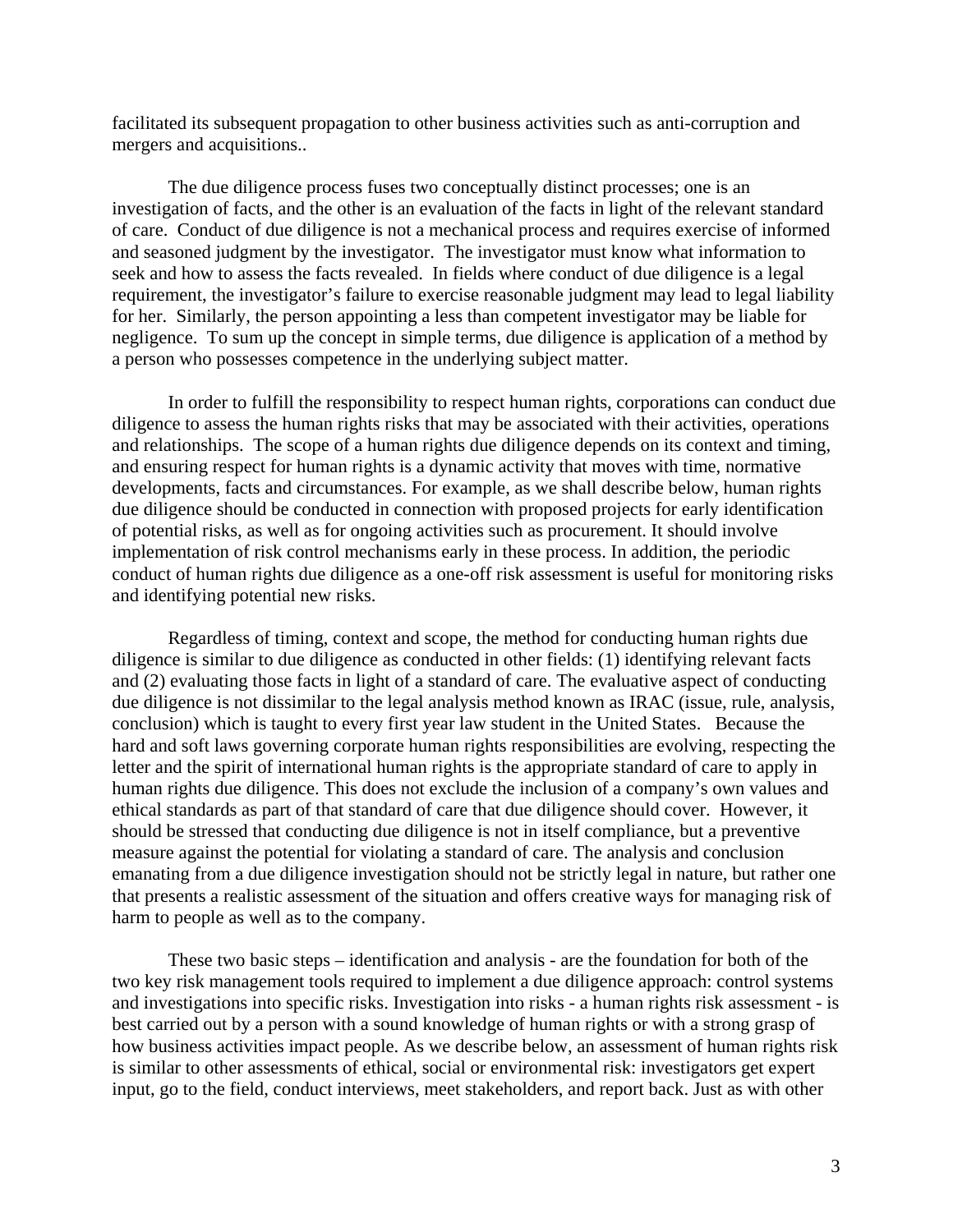forms of risk assessment, human rights competence, whether retained in-house or out-sourced, is necessary in order to uncover relevant facts in complex situations, to evaluate their scope and relevance, and to help the company formulate effective responses.

The investigative logic of identification/analysis requires that once the facts have been identified, the question then becomes how those facts measure up against the relevant standard of care. In this case, the relevant standard is the international proclaimed human rights of workers, consumers, or other individuals affected by the business. Responding to that question requires an analysis of the relevant facts in light of international human rights standards and other company standards compatible with these. The analysis should then lead to a conclusion regarding the quality and scope of the impact as well as ways to avoid or mitigate the adverse impact. Devising workable solutions can include an adaptation or revision of company policies and practices or may require a collaborative effort involving a range of stakeholders such as business partners, local or international NGOs or IGOs, host governments and/or home governments. For large companies, there will be a range of internal stakeholders as well.

In practice, the method of human rights due diligence – identification and evaluation – is conducted on an on-going basis, both at the organizational level and as one-off assessments to evaluate a particular situation. For this reason, guidance for non-specialists, in the form of questions to ask and patterns to look for is an important part of integrating human rights risk due diligence to company operations. Checklists aimed compliance may be useful as an auditing tool, but they will have limited effectiveness in the actual management of risk: it is not possible to anticipate every possible situation and, while completion of a checklist can often create a sense of security about one's compliance, latent risks may go undetected. It is always possible that human rights risks arise as soon as the checklist is finished. For these reasons, human rights expertise will be an important part of effective human rights due diligence and risk management, particularly for larger companies or those with the potential for widespread social impacts resulting from their activities.

Based on management systems designed to satisfy the internal control risk requirements<sup>8</sup> it is possible to identify three basic attributes of a sound control system that can be utilized to integrate the human rights due diligence process into business operations. Those basic management system attributes are: (1) assignment of authority and responsibility to a person with necessary knowledge and experience who can conduct human rights due diligence; (2) the exercise of internal control over the risks identified and oversight of the implementation of mitigating measures; (3) the organizational structure and communication processes should facilitate unimpeded flow of critical information; and (4) a process for monitoring the continuing effectiveness of the system.

One of the benefits of a risk-based approach to human rights due diligence is that the outcomes of the due diligence process can be fed into the existing corporate risk control system, rather than adding a separate system that managers must comply with. This positions the due diligence process as one of several inputs to the larger risk management of a company and

<sup>&</sup>lt;sup>8</sup> For example, systems designed to meet the requirements of the U.S. Sarbanes-Oxley Act of 2002 (Pub.L. 107-204, 116 Stat. 745, enacted July 30, 2002) to implement accounting reform and investor protection in the wake of major corporate accounting scandals in the U.S., most famously Enron.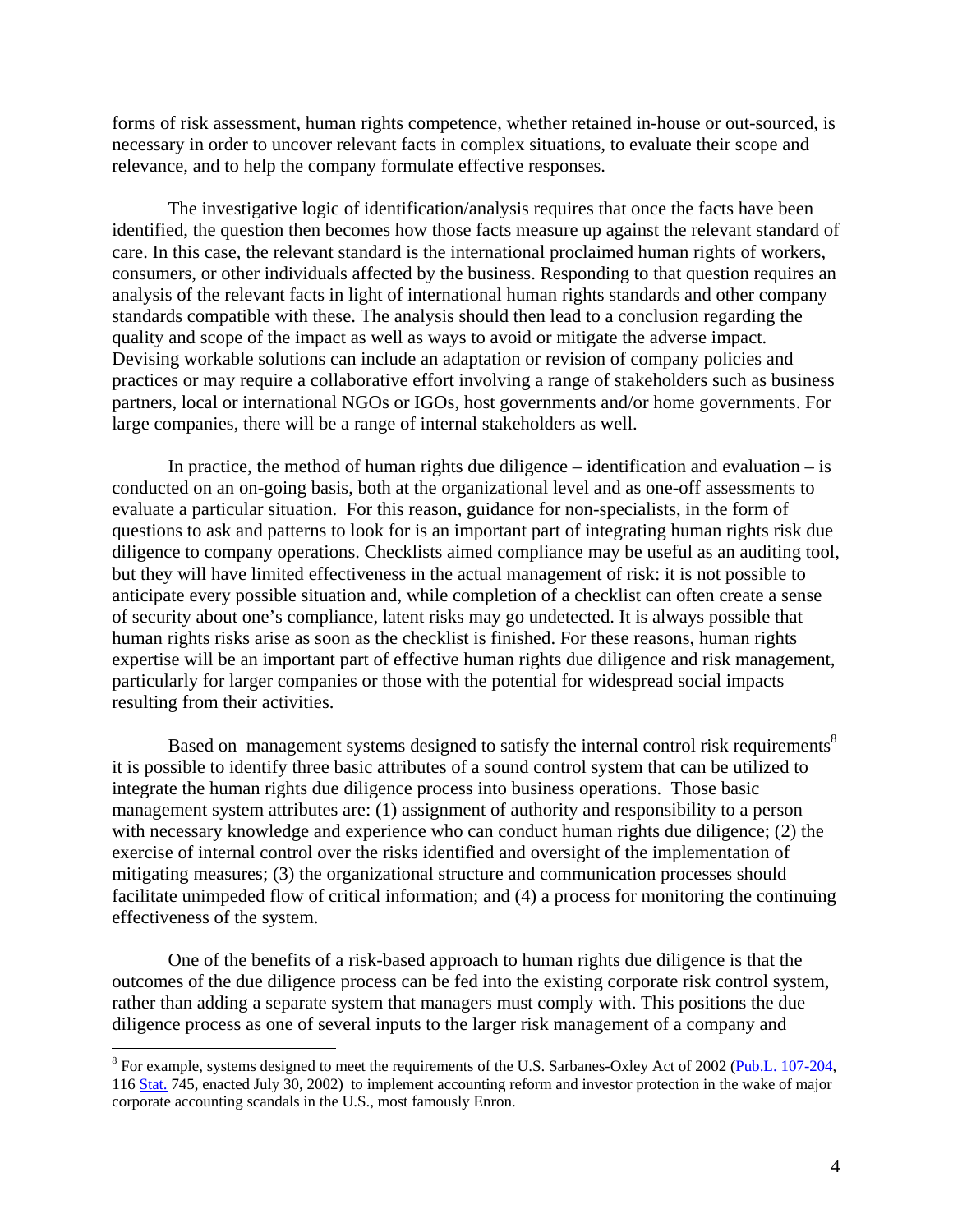locates it alongside other inputs that managers need in order to both meet basic standards and improve business performance. In addition, as implied by the origins of due diligence defense in the U.S., it is possible that due diligence, properly carried out and acted on, may protect companies against the risk of civil and criminal liabilities for alleged participation in human rights violations.

However, a challenge in deriving full benefit from the use of the human rights due diligence method is its integration into corporate control risk systems. Corporations are accustomed to centralized and sophisticated risk management systems in their legal and financial functions, but many have yet to adopt the same approach across the board in managing nonfinancial or non-legal risks. Controlling risk may begin with a sound corporate policy (governing documents) and an ethical culture. But policies do not implement themselves. An ethical culture is not sufficient to prevent harm that can arise from complex and often distant corporate activities and relationships. Like due diligence against corruption, human rights due diligence should be permanent posture for any company that takes it seriously. It involves asking basic questions about human rights risk at all the appropriate decision-making moments in the business's processes, as well as conducting in-depth investigations into indentified sources of risk. Thus, integration of due diligence to a control system is required to identify and assess risks and prevent risks from materializing as harm.

#### Human Rights Risk

The due diligence process looks at the facts of a company's operations and relationships in its social, political and economic context, and the evaluation process interprets these facts in light of international human rights standards, guided by the existing body of national and international human rights law. This two-step due diligence process generates a picture of what we call 'human rights risks' which the company must manage.

Human rights and risk are different concepts, with different pedigrees, but in practice they work well together. Human rights are universal freedoms and protections for human beings provided under international law and enshrined in several international covenants. As such human rights are normative standards for the dignified treatment of people by states and other organs of society, in other words a universally accepted standard of care. Risk is a functional concept applied across a range of disciplines, from finance to human development, which seeks to identify and mitigate a threat, or the potential for harm or damage. Therefore, human rights risk can be understood as harm to people, or the potential for harm to people, where that harm constitutes a violation of internationally proclaimed human rights.

The notion of harms and violations is what links the principle of respect for human rights with concepts of risk and due diligence. The avoidance of harm is a normative obligation emanating from the human rights regime which creates a responsibility on the part of companies to respect the rights and freedoms of people. Corporate approaches to risk – technical risks to the implementation of projects, political risks arising from the politics or laws of host countries, financial risks found in markets – all rely on detection as a first step. As we have described above, the steps taken to detect risk are called due diligence, in particular when the steps taken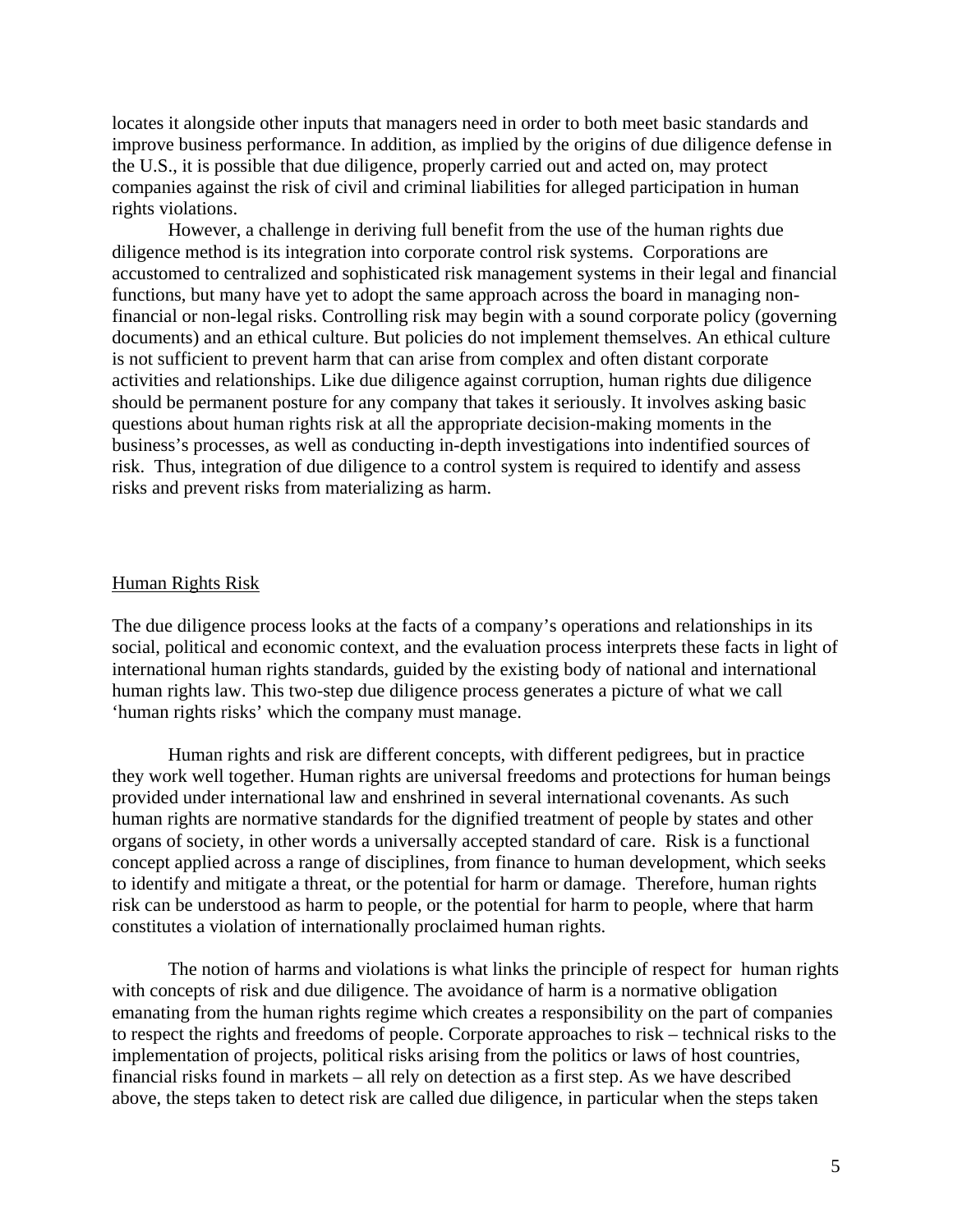are taken in response to a legal or company standard of care. An assumption underlying both the notion of the responsibility to respect and risk-based due diligence is that the potential for harm should be identified and that, once identified, steps should be taken to mitigate the harm.

Of course, the concept of risk, for a company, is not primarily about people. It is primarily about managing the risks which threaten to undermine a company's core task, which is to turn a profit. From this standpoint, the demands of human rights and private sector risk would appear to conflict. Our contention is that they do not. Far from it, for in fact one implements and reinforces the other: due diligence for human rights risk, as we describe below, provides the information for company decision-makers to attempt to reconcile the demands of doing business with the demands of respecting human rights. There is in this view a conceptual hierarchy in which human rights is the standard and risk due diligence is a means to ensure respect for that standard.

At the conceptual level, this operates in the same way as due diligence against corruption or environmental damage, which requires company decision makers to weigh the competing imperatives – both rules and opportunities - and decide what to do. The normative requirement that companies respect human rights implies a definition of responsibility based on behavior, or company acts or activities, and demands that companies should literally *do* no harm to the rights of others. This principle is a familiar one in standard business practices with respect to managing other sources of risk. When the risk concept is deployed in support of meeting other ethical standards in business, such as in the field of anti-corruption or in social and environmental impact, it triggers actions by companies to ensure the company respects - i.e. does not violate - a standard of care. While company responses to risks will be different depending on the harm involved, it is on this common understanding of respect as 'do no harm' that the concept of human rights risk finds significant affinity with the notion of due diligence.<sup>9</sup>

It is the notion of responsibility as being derived from company acts – what we will call 'involvement' - which gives the notion of human rights risk its power to help companies understand their responsibilities. Involvement in human rights abuse can be defined as any company act which directly or indirectly contributes to human rights abuse. This definition makes clear that the risks in question are risks to people and that the responsibilities being invoked are the company's responsibility to respect the human rights of people. A risk-based approach to human rights due diligence requires assessing company activities - what it does, its operations and relationships - in a particular context and against the standard of international human rights norms, as codified in conventions and treaties. For a company, human rights risk occurs when an existing practice, relationship or situation places the company at risk of involvement in human rights abuse,  $\frac{10}{10}$  either directly through company acts or indirectly through

<sup>&</sup>lt;sup>9</sup> Risk has less affinity with the positive responsibilities of protecting of fulfilling human rights, which are the responsibilities of states under international human rights law. A risk approach may be helpful in operational ways in identifying threats that protection might guard against, but risk does not itself entail the concept of *protecting* against harm in the same way that its inherent notion of avoidance of harm overlaps overlaps significantly with the normative demand to respect human rights.

 $10$  An abuse is an act which causes harm or damage, or threatens harm or damage. In human rights language, a violation is an act which breaches a legal provision or some other formal human rights standard. Usually a violation is in fact an abuse which breaches a provision of international human rights law. For the purposes of company due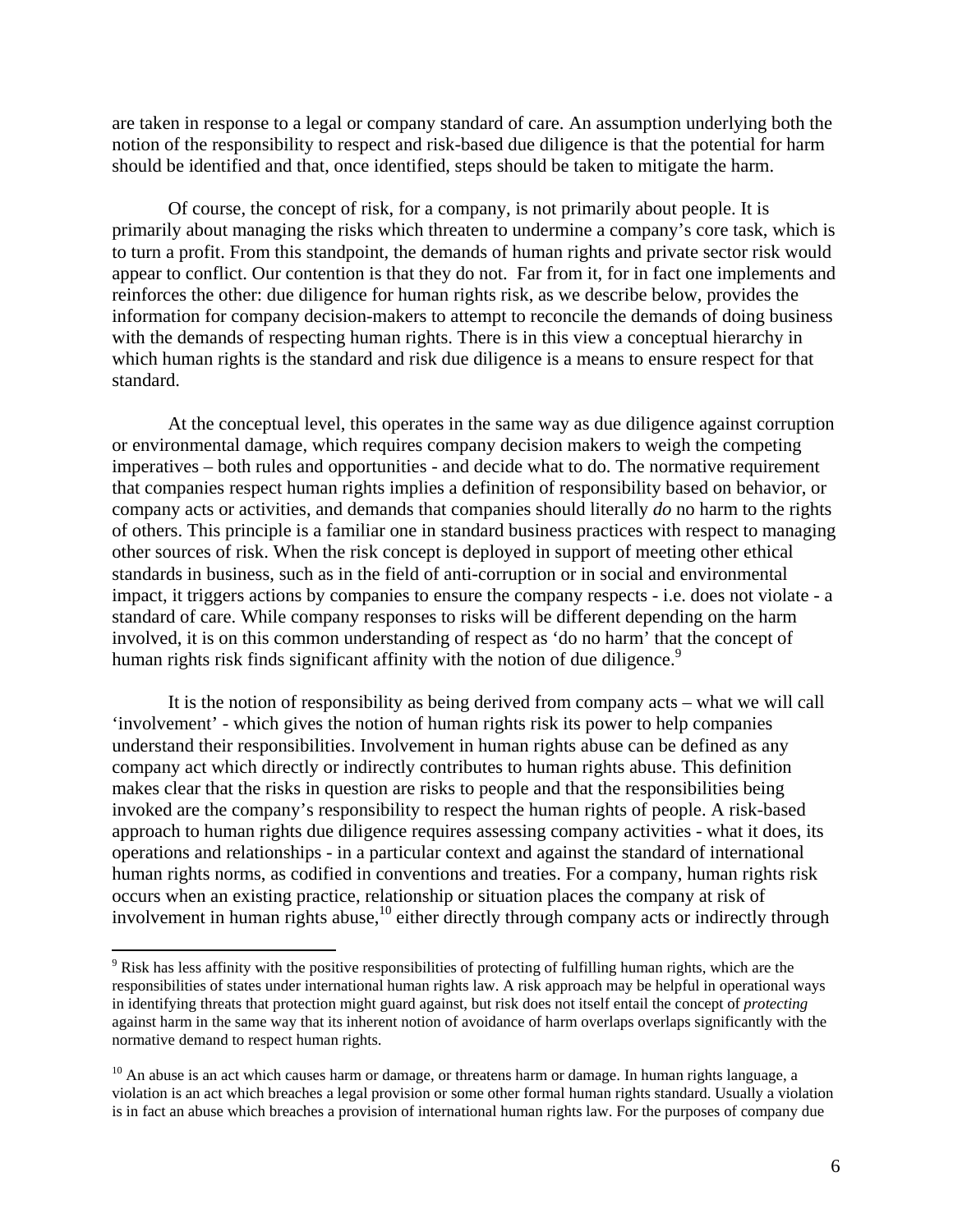the actions of contractors, joint venture partners, government agencies and others with whom the company is associated through its business activities.<sup>11</sup> To put it another way, a company's responsibility for human rights arises when an existing company practice or relationship gives rise to a risk of the company's involvement in human rights abuse.

The causes or situations which give rise to risk – the sources of human rights risk – are likely to be such things as patterns of abuse, a partner with a poor human rights record, or a situation which places people at risk of harm. A due diligence process begins by looking for these sources of risk in company activities and relationships. This involves a process of investigation which seeks to generate the empirical basis for the identification and evaluation of risk, i.e. a risk assessment. The evidence sought concerns company activities, both operations and relationships, in a specific country or operational context. These are, of course, different from company to company and country to country and this specificity is a fundamental assumption built into a risk-based approach to due diligence.

While the focus of due diligence should be to identify risks to the rights of people, it also enables the company to simultaneously identify risks to the company that arise from human rights abuse committed by others. These risks may arise from company involvement in human rights abuse, or from the perception on the part of stakeholders that the company is a participant in abuses.12 Thus, a risk-based approach permits the company to identify where it might be participating in violations that are actually occurring, as well as where there is a likelihood, or the perception, that it is involved in violations. It is all these forms of involvement – potential, actual and perceived – that human rights due diligence procedures should seek to guard against. In this way, due diligence for human rights risk can both maximise a company's respect for human rights, i.e. help to protect people's rights, and minimize the threat to company interests.

 As indicated in the discussion of due diligence above, to be effective in ensuring against doing harm, due diligence should be implemented both as one-time assessments, e.g. during project development or implementation, as well as part of standing procedures, e.g. as part of standard contract, or supply chain management procedures. The benefits of a risk approach are several:

diligence, whether an act involves a technical "violation" of human rights or not is less significant than whether it causes or threatens harm. Translated into risk terminology, an abuse or violation would be an 'event'.

 $11$  The concept of responsibility deriving from a company's relationships is based on the understanding that the relationship consists of company acts which create a relationship with others (agreements, contracts, investments, transactions, etc). These relationships, in addition to the principle function in that relationship, may be a source of human rights risk to the company. The distinction between direct and indirect involvement hints at the concept of complicity. Although much discussed, the simplest statement of the concept of complicity of use to a company in conducting due diligence is that the company provides material or other forms of support to a second party in acts which violate human rights. In other words, complicity is something the company does to support violations or harms by others.

 $12$  As a senior executive of a major multinational told a conference on business and human rights in December 2007, "we may not be responsible for child labour or other human rights (violations) in a supply chain, at least the lawyers may say we are not responsible; but it is still our problem (in some form or another)."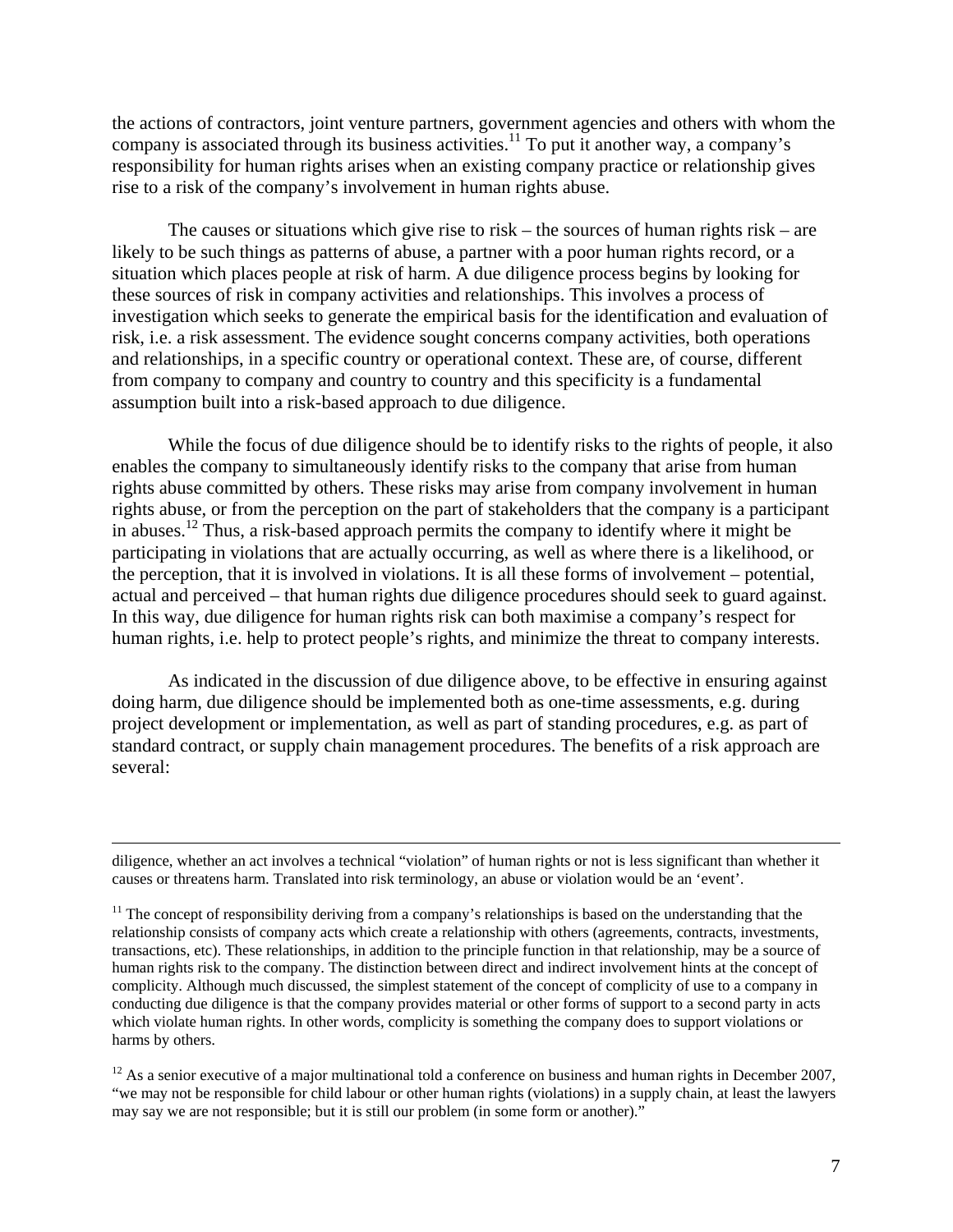- 1. Potential (i.e. future) human rights abuses and even the perception human rights violations can be taken into account. Standard impact or compliance assessments can be useful tools to highlighting risks, but they are designed as one-time assessments and are not well suited for ongoing risk assessment.
- 2. The risk approach leaves no ambiguity about the scope of company involvement or association. It focuses on both direct and indirect involvement, for example through association with contractors, clients, joint venture partners and host government.
- 3. A risk approach allows for easier prioritization of the issues a company should focus on. As a result, it has a better chance to mitigate the most important issues.
- 4. A risk based approach to human rights due diligence is based on international human rights standards. Some of these standards have been incorporated into various multiparty frameworks organized for corporations such as the Voluntary Principles on Security and Human Rights (VPs), the Global Compact (GC), the OECD Guidelines for Multinational Enterprises and the IFC Performance Standards.
- 5. For larger companies, a risk approach can help integrate human rights to existing management systems (integrity due diligence, country risk analysis, security monitoring, HSE, etc.) by strengthening the information inputs to  $-$  and outputs from  $-$  those management systems. In this way, human rights assessments are able to add value to the work of the Country Manager and increase the effectiveness of the overall operation. Since the company's management systems are already risk-oriented, taking a risk approach to human rights has the best chance to resonate with company management and be absorbed into site specific practices.

It is important to emphasize that, just like other forms of operational risk assessment, an assessment of human rights risk is not a statement about compliance or a lack of compliance. The point of a risk approach enables adaptation to changing context and operations.<sup>13</sup> Those implementing the assessment must adapt the analytical framework suggested below to the specific activity and country in question, be it supply chain management across several countries or project implementation in one locale.

#### Assessing Human Rights Risk

 $\overline{a}$ 

Taking a risk approach to human rights due diligence means answering the question "What is the actual, potential or perceived risk of company participation in human rights abuse in the country?" By breaking down this question into its various parts, human rights due diligence

<sup>&</sup>lt;sup>13</sup> For the company, human rights compliance tools are useful source of information and as a cross-check of risk analysis. Perhaps the most useful in this regards is the Danish Centre for Human Rights' Human Rights Compliance Assessment (HRCA). However, the danger with compliance tools is that compliance may provide a sense of false security: reality is constantly changing and in the risk environment along with it. There is no guarantee that the company will remain in compliance from one day to the next. Risk analysis assumes change and is less static than implied by an approach that promises compliance with human rights.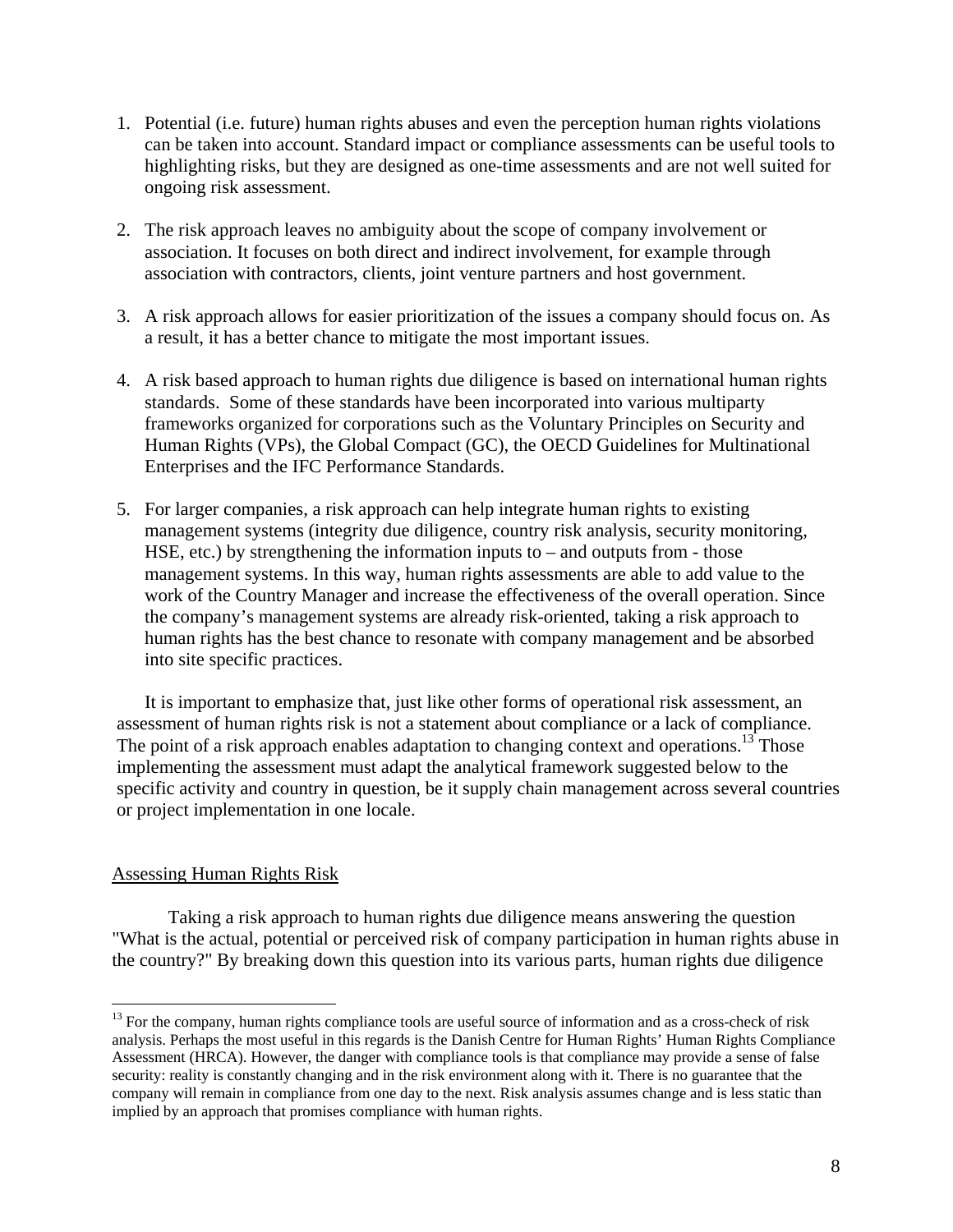deploys a kind of lens in order to identify and assess the key human rights risks from the data gathered. The 'lens' consists of four basic sets of questions, listed below, which are of necessity quite general to begin with. These questions are intended to overlap so that the analysis is less likely to overlook key risks and they are intended to prompt further questions as the analysis deepens and the specific risks and/or potential mitigations become clearer.

**Company Operations**: What company activity or relationship is in question? What is the company actually doing in the country? What are its business relationships? What projects are in place or in development? Be sure to map both project activities and relationships and business development activities and relationships. It is helpful to focus on core business activities in the country first and work out from there to more peripheral partners or activities.

**Context**: What does the record of human rights in the country tell us about existing violations/abuses in general? Who are the most vulnerable and/or the likely victims of human rights abuse? Whose rights should we be worried about (local staff? expats? local communities? migrant workers?)? Who are the most likely perpetrators of abuse? Is there a gap between local law and international law standards? Is local law effectively enforced?

**Involvement:** What company acts or relationships might result in company involvement in a human rights violations or abuse? Remember, involvement can be direct, i.e. through the actions of the company itself, or indirect, i.e. through the actions of contractors, joint venture partners, government agencies and others with whom the company is associated through its business activities. This includes material, logistical or other forms of support to a second party who commits a violation or abuse.

**Association**: What set of abuses might be associated with the company? What are the perceived impacts of company operations on people? Even though the company may not in fact be involved in a particular abuse or series of events, the perception on the part of stakeholders may be that the company is somehow associated with the abuse or violation. The importance of association is relevant from a company perspective: regardless of whether a company is legally liable for such alleged violations or not, stakeholder perceptions will no doubt affect their behavior towards the company or its interests and, thus, potentially pose a risk to the company.

These sets of questions should help company staff quickly and effectively identify significant human rights risks in a variety of activities, including in supply chain management, contracting, project development, security etc. Asking these questions in a systematic way is crucial to getting it right. There are four simple steps to follow: desk-top research and preparation, field visits, reporting and implementation.

#### *Desk-top Research and/or Preparing Field Visits*

The empirical work of risk assessment can be done through desk-top research and by going to the field. In fact, desk-top research is both an important first step on its own as well as in preparation for field work. The work conducted during this desk-top preparation phase serves as an initial scoping, looking for potential sources of risk. It looks at both the status of human rights in a particular country and at the status of human rights in the company's operational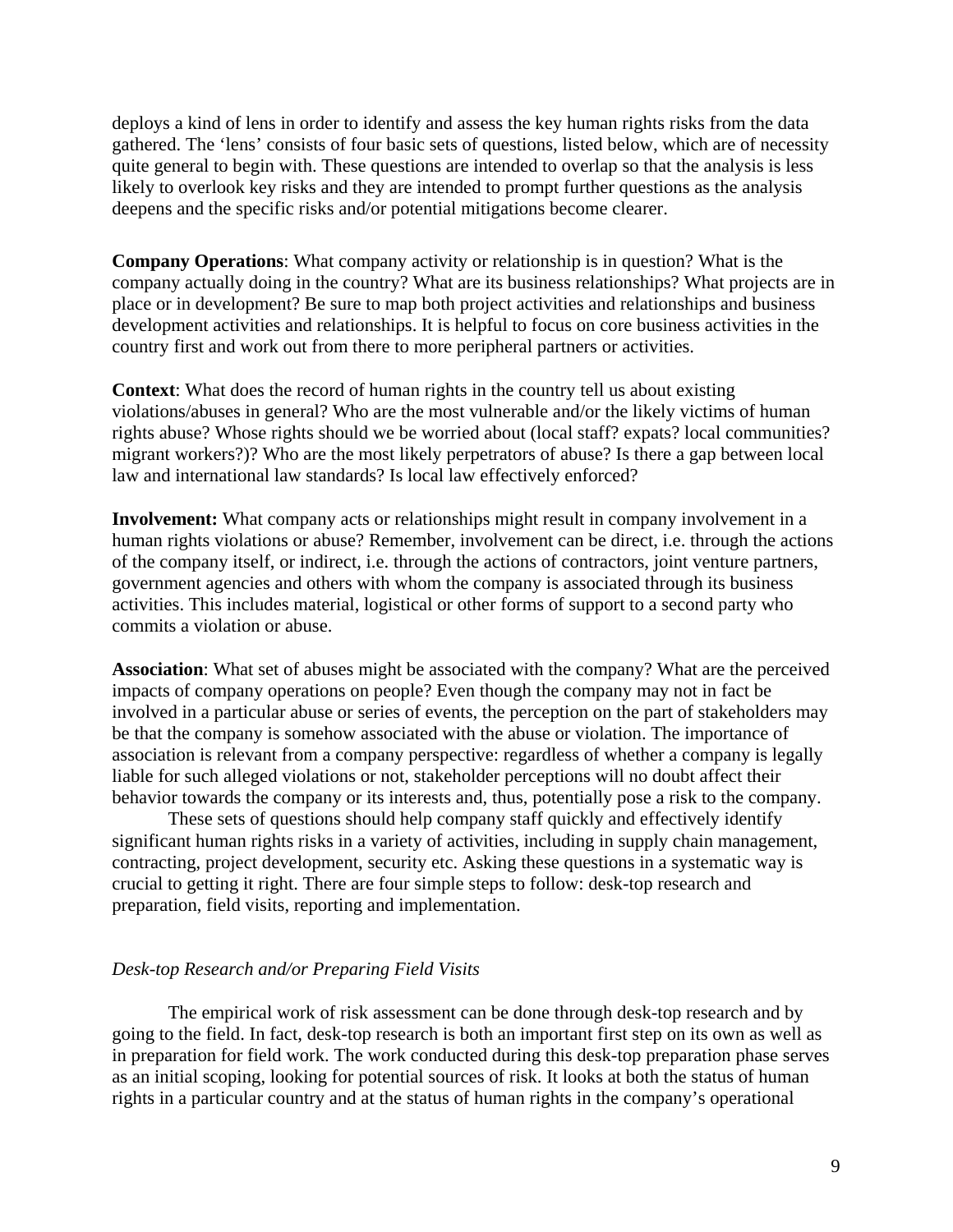environment. The objective is to establish good background information about the human rights situation relevant for the company's operations and to identify priorities for deeper investigation. Our experience indicates preparation takes 3-5 days depending on the availability of information, the number of people interviewed and the complexity of the company's operational footprint.

The step-by-step approach outlined below can be a useful way to structure the research/preparation, but practitioners should adapt to company practice and country context. We have written what follows with a large company in mind, in order to flag the need for consultation with the wide range of stakeholders involved in multinational operations. However, the method outlined below is easily adapted to smaller companies.

Desk-top investigation consists of a review of the relevant documentation as well as targeted phone interviews. In particular, the assessment should review publicly available documents (e.g. country reports on human rights, studies on corporate impacts in the country) as well as company documents. Once the basic documentation has been reviewed, phone interviews with key country-based or regional company staff should be conducted. In addition, phone interviews with key stakeholders or experts, in country or based abroad, are crucial to getting outside perspectives on the environment relevant for human rights risk.

- Step 1: Read the international human rights reports on the country available on the web and list what seem to be the most important human rights issues in the country.<sup>14</sup> These won't have all the answers to specific questions about the corporate operations but they will provide important information about the sources of human rights risk that the human rights community has been able to identify.
- Step 2: Map or list the company's operations, both underway and planned, in that country.<sup>15</sup> Look for such internal documentation as country risk assessments, environmental and social impact assessments, security reports, health and safety reports, business development plans, etc. Make sure to visit the company web site as well as the websites of partners. Be sure to conduct a search on the www.business-humanrights.org web site to see if there are issues specific to the company or its particular sector or industry in that country.
- Step 3: Cross check 1 and 2 looking for obvious connections. Example questions include: Are there towns or regions of the country mentioned in the human rights reporting which are also operational sites for the company? Are there agencies or persons noted as problematic that the company relates to? Are other companies in trouble for human rights (Why? Are they operating in the same area? Are they a partner?).

 $14$  The Country Risk Assessment (CRA) of the Danish Centre for Human Rights is a comprehensive reflection of the human rights community's best country analysis and therefore are a good reference for the country context.

<sup>&</sup>lt;sup>15</sup> Appendix A includes an overview of the type of internal documents that would provide a better perspective on the human rights related risks; Appendix B is a suggested list of who to talk to.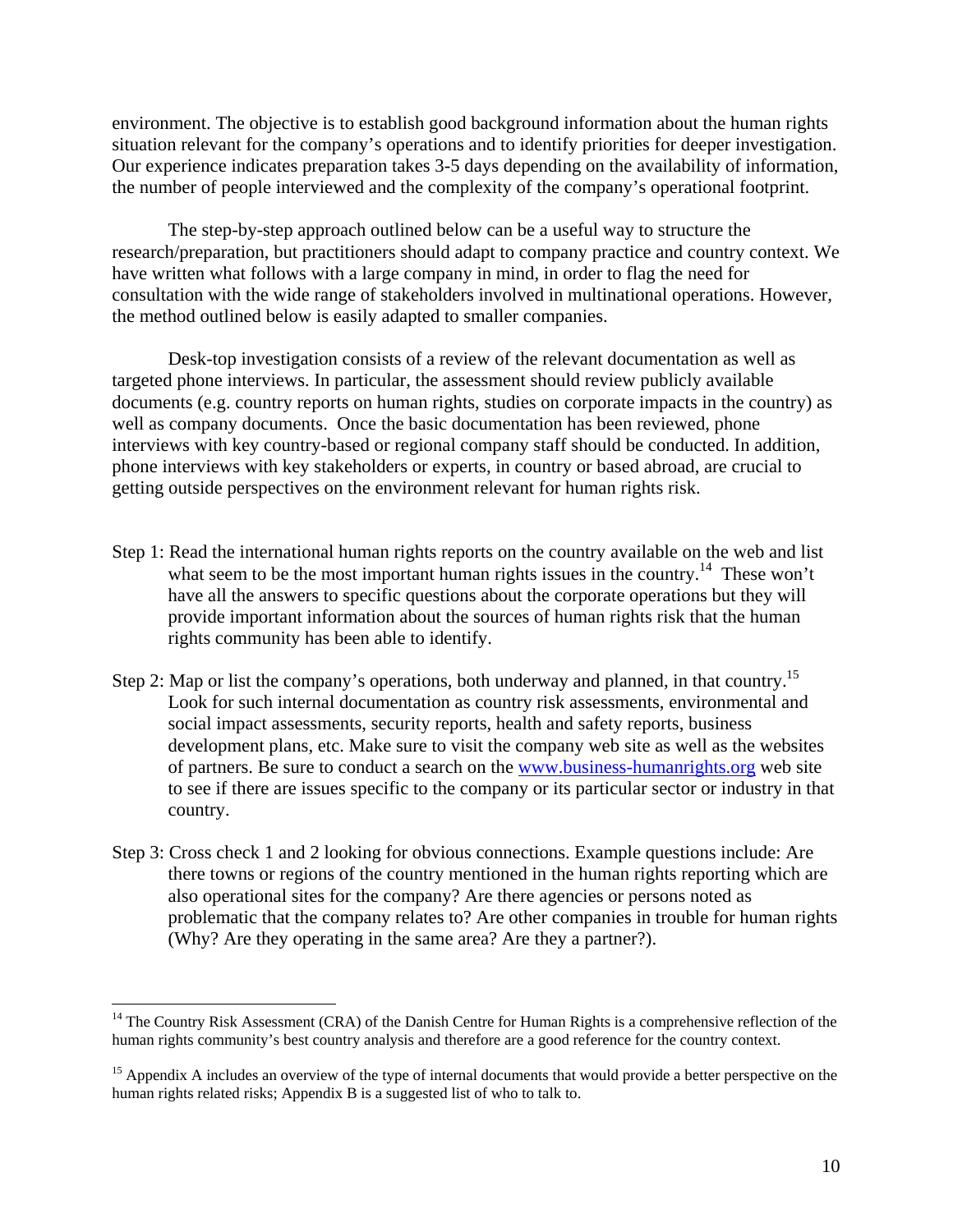- Step 4: Draw up a list of tentative risks, involving the nature of the harm and/or violation involved, the affected people, and potential connections to the company. Check your initial findings against www.redflags.info for any risk of legal liability. Consult immediately internally if any should arise.
- Step 5: Engage with relevant company personnel. Explain the objective of the assessment. Remember that in-country staff will almost always have a better understanding of the situation on the ground than external assessors, especially with respect to company operations and relationships. Start with open questions: What do they think the main issues are? Let them know what seem to be the main issues to you and ask them what they think about the issues you have identified so far. Do they have any suggestions with regard to risk mitigation options? From these open questions, move towards more specific concerns based on what you have found so far or what emerges from during the course of the. Remember, this dialogue may not occur in one exchange or meeting, but over the course of several interactions.
- Step 6: Contact trusted external experts. What do they know about the situation in the country? Is a particular sector of industry under particular scrutiny for some issues? Are these human rights issues?

## *Field Visits*

For companies operating projects abroad, or for companies with complex supply chains or networked operations, human rights due diligence will require field work. Human rights specialists with good investigative skills are most likely to prove effective in identifying risks based on field visits.

In many ways, the field visit is the foundation of getting the risk identification correct. The purpose of a field visit is either to conduct an extensive in-country field visit for the first time or to focus on previously identified risks that require more study. It involves site visits and observation, as well as interviews with a wide range of stakeholders. Based on the desk-top research and preparation, the field visit takes a more detailed look at conditions on the ground. It both broadens and deepens the analysis of human rights risk especially with regard to potential and perceived risk. These are difficult to obtain from a desk-top study or without speaking to people in the area of operation. As well, a field visit is crucial for identifying practicable mitigations in consultation with, for example, colleagues based in the countryor put forward by those stakeholders whose rights may be violated or at risk.

A field visit involves visits to at least three locations:

- The capital of a country to visit the company head office, government offices, NGOs etc.
- The operational site(s) where the company (or its joint venture partner or contractor) is active
- The nearest local community (or communities) to the operational site.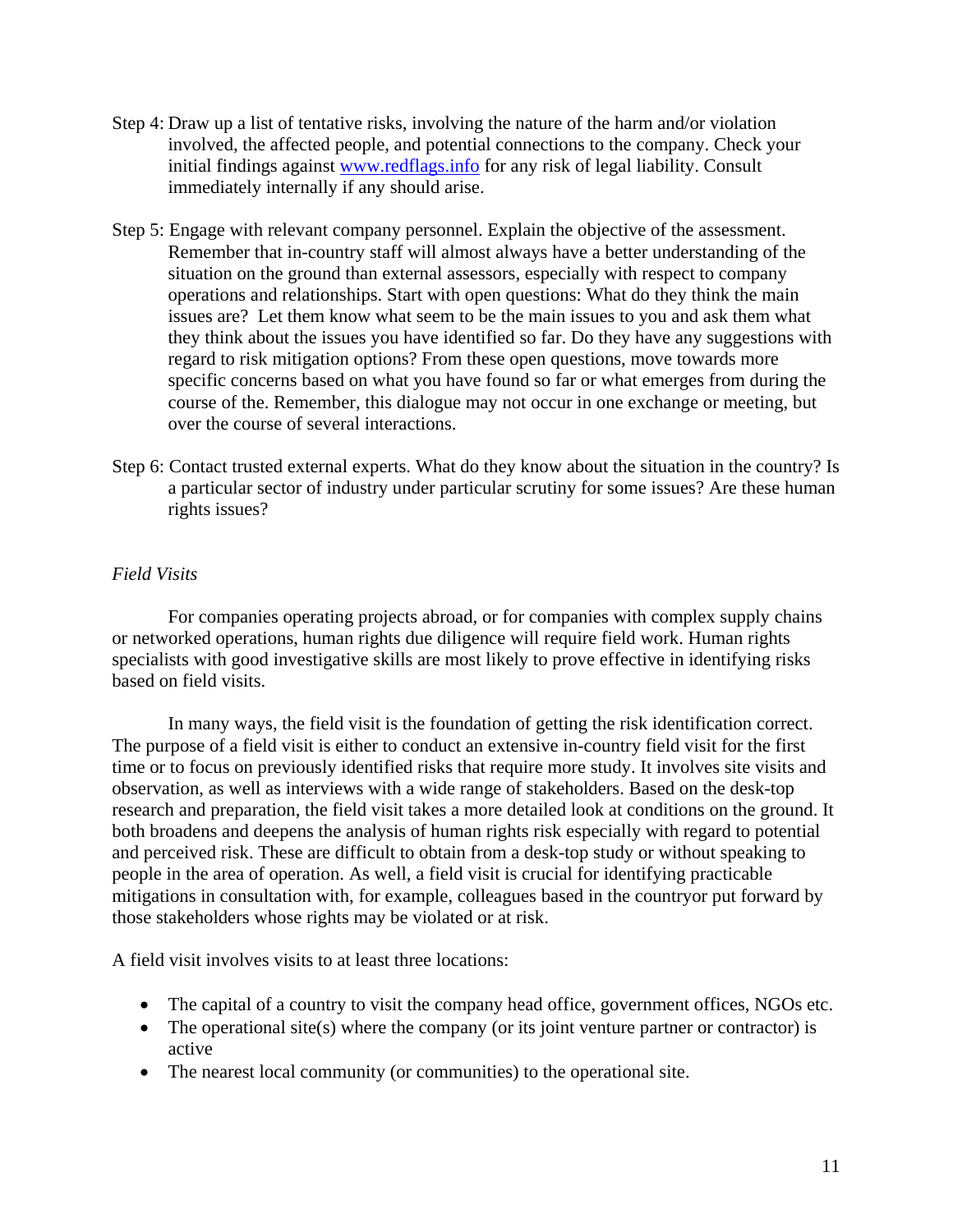Depending on the context, the location of important stakeholders or the issues at play, other places need to be included. For example, if many of the local authorities with whom the company needs to engage are, in fact, located in a regional capital, it is worth visiting these authorities as well. On a local level, visit off-site locations that are related to the corporate activities such as waste dumps, places of cultural value, locations of community projects etc.

The best information with regard to gaining people's perceptions is when people feel relaxed and comfortable. Discussions at the local coffeehouse often bring up entirely different aspects compared to a discussion with the same person in an office setting. The same goes for discussions with staff at night over dinner compared to their work setting. Take this into consideration when selecting where to sleep (on site with the company, or in a nearby village), when to travel etc. Take the opportunities as they arise.

- Step 7: Prepare the staff of the company site for the visit. The preparation of the field visit generally requires a step-by-step approach. Especially in large companies, or where country managers or key managers at the corporate headquarters are skeptical, assume that it will take them time to adjust to the idea of human rights related assessments. Some of this will have been achieved during the desk-top/preparation work, but you should not assume familiarity with your objective or methods: a field visit focuses the minds of in-country colleagues to a greater degree than a phone call from headquarters. Human rights are a sensitive topic in some countries and asking about them can be perceived as creating extra problems in the relationship between country management and host governments. A country representative will often want to know how the team will get its information without raising hackles. This is where assessor needs to explain how it will engage with local stakeholders, how questions will be asked and invite suggestions from the in-country colleagues about how to approach specific issues. Consult with the relevant mangers well in advance of arrival. Explain upon arrival in the country to all concerned within the company, the scope of the assessment and the implications this will have for the in-country program, the approach taken and who the assessors will meet with. Be sure to include those who may be in the field outside the head-office in the capital as they will be key to your access to field sites, local authorities, and possibly local communities. The purpose of these in house discussions is to instill confidence that, first and foremost, a field visit will not upset the status quo and make life more unpredictable for the country manager. On the contrary, if prepared well, the field work can be an opportunity for the country team to take up certain important issues with partners.
- Step 8: Speak with internal stakeholders. These include representatives of various departments in the company such as human resources, contracting department, security, HSE and other departments that, whether they know it or not, are directly tasked with functions which in fact help ensure respect for many key human rights. The purpose of these discussions is to understand the challenges that the company faces with regard to the human rights affected by their functions. This requires asking questions about potential harms (rather than questions about human rights *per se*), the level of control over these risks that the departments may have, the obstacles that some departments face in their human rights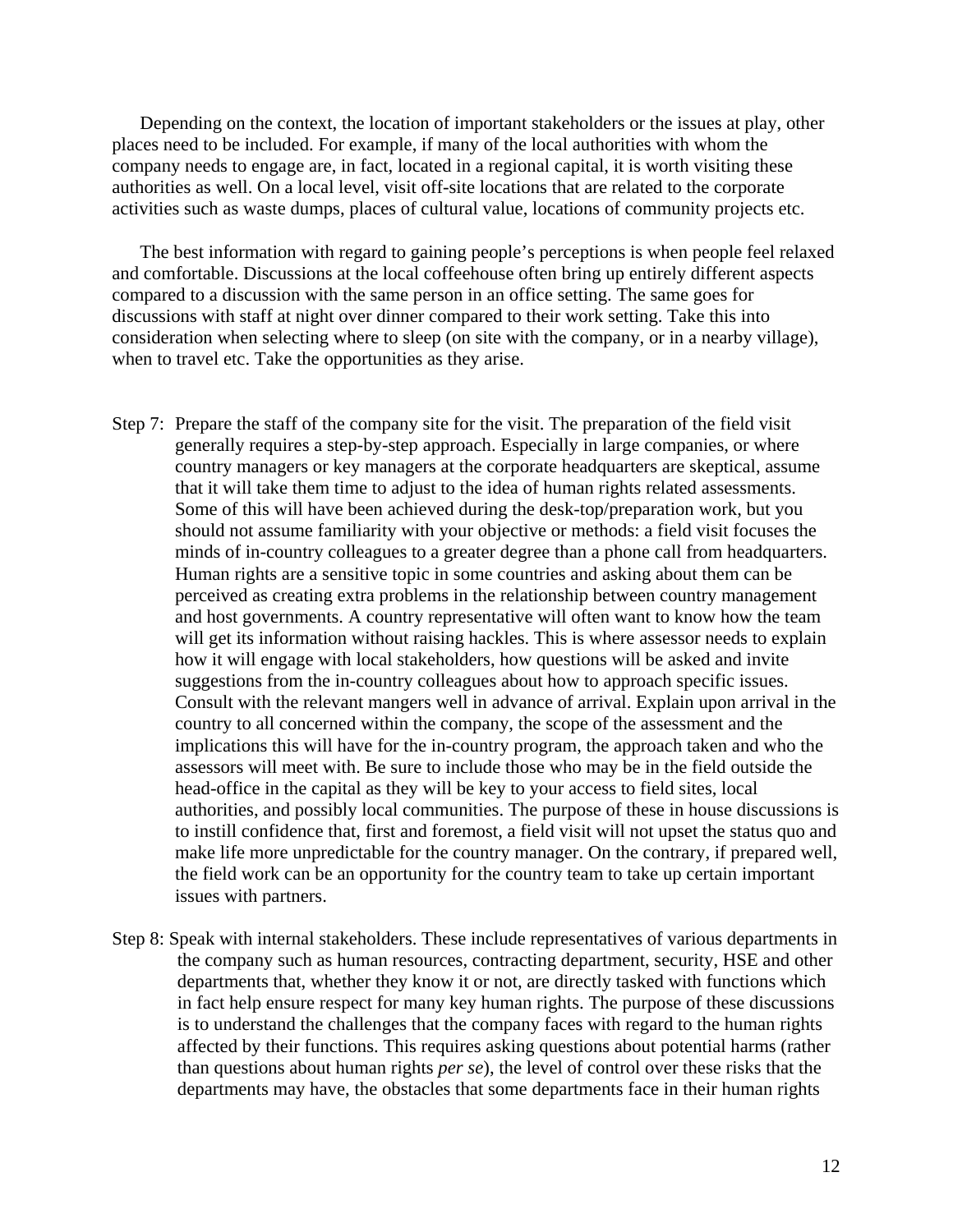related efforts etc. Discussions with internal company departments can also reveal practical suggestions for improvement in the company policies and practices. In addition, it is essential to also speak with company employees to verify labor related issues. Prioritize speaking with potentially the most vulnerable employees such as contract workers, migrant workers, women (in some countries) etc.

Step 9: Speak with external stakeholders both in the capital, the region and in the local footprint area of the company. These stakeholders include a wide range of groups and people such as government officials (military, police, labour office, office for indigenous peoples, human rights ombudsman etc.), human rights NGO, unions, journalists and other civil society groups. Outside stakeholders also include contractor (employees) joint venture partners and other companies working in the same context. If the company has a physical footprint at a particular site, speak with the surrounding community representatives, youth, local businesses, and communities that are *not* impacted by the corporate presence. As human rights are often a sensitive topic to be asking questions about, be creative in obtaining access to relevant information. Ask questions in different ways and to multiple stakeholders to ascertain that the information is accurate. As with your questions to internal stakeholders, often the best way is not to ask questions about human rights *per se* but to ask about potential harms or problems people face. Your job will be to link the answers you get to the standard of care, i.e. human rights standards.

#### *The Assessment Team*

Human rights risk assessments can be conducted by a range of team configurations. The team may consist entirely of company staff, or it may be entirely made up of outside expert consultants or, alternatively, by a mix of both staff and outsiders. All three options have pro's and con's depicted in the following overview:

|                                                  | PRO's                                                                                                                                                                                                                                                                                                                                                                                                                              | CON's                                                                                                                                                                                                                                                                                                                                                                                            |
|--------------------------------------------------|------------------------------------------------------------------------------------------------------------------------------------------------------------------------------------------------------------------------------------------------------------------------------------------------------------------------------------------------------------------------------------------------------------------------------------|--------------------------------------------------------------------------------------------------------------------------------------------------------------------------------------------------------------------------------------------------------------------------------------------------------------------------------------------------------------------------------------------------|
| Internal: The<br><b>Company Team</b>             | Internal capacity building on how to<br>conduct such assessments<br>• Retention of institutional memory<br>• Less resistance from staff to discuss<br>sensitive issues (could be both a pro<br>and a con)<br>• Better access to joint venture<br>partners etc.<br>Better access to 'sensitive' internal<br>documents<br>• Better understanding how<br>mitigation measures can be<br>integrated into existing<br>management systems | • More resistance from staff to<br>discuss sensitive issues (could<br>be both a pro and a con)<br>• Less international recognition<br>for the assessment process<br>Subjected to organizational<br>conditions or restraints<br>imposed by country manager<br>Time pressure to complete an<br>assessment (if operational<br>managers participate and only<br>have limited time to<br>participate) |
| <b>External: The</b><br><b>Consulting Expert</b> | • International credibility and<br>recognition of the assessment if                                                                                                                                                                                                                                                                                                                                                                | • No internal capacity building<br>and institutional memory                                                                                                                                                                                                                                                                                                                                      |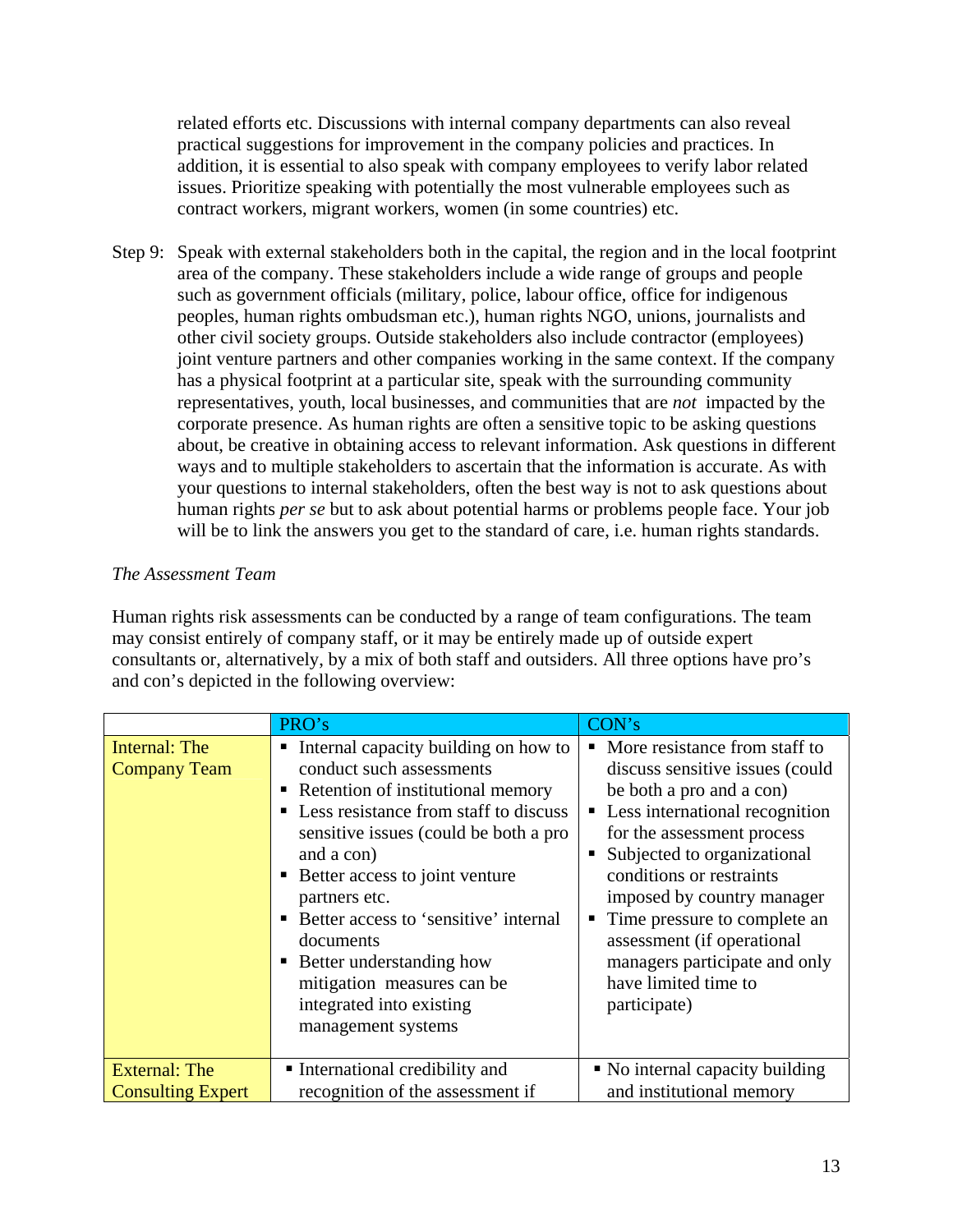| <b>Team</b>                         | made public<br>• Less restrained to speak with<br>outsiders<br>■ Better access to NGOs or activist<br>groups (based on existing networks)<br>Access to experiences (lessons<br>learned) from other companies<br>• No time pressure or other<br>organizational constraints             | • Likely less access to sensitive<br>internal documents<br>• Less trust in interviews with<br>company staff<br><b>Less understanding how</b><br>mitigation options can be<br>integrated into existing<br>management systems                                                                                                                                            |
|-------------------------------------|---------------------------------------------------------------------------------------------------------------------------------------------------------------------------------------------------------------------------------------------------------------------------------------|------------------------------------------------------------------------------------------------------------------------------------------------------------------------------------------------------------------------------------------------------------------------------------------------------------------------------------------------------------------------|
| Mix of staff and<br>outside experts | Internal capacity building how to<br>conduct such assessments<br>• Retention of institutional memory<br>Access to experiences (lessons<br>learned) from other companies<br>• Better understanding how<br>mitigation measures can be<br>integrated into existing<br>management systems | • Less international recognition<br>for the assessment process<br>• Time pressure to complete an<br>assessment (if operational<br>managers participate)<br>• Possibly less focus on human<br>rights (if operational managers<br>with a broader responsibility<br>participate)<br>Subjected to organizational<br>conditions or restraints<br>imposed by country manager |

There is no "best" team composition. Rather, different team compositions are likely to work best in certain countries or stages of a project. For example, in cases where management has concerns about an assessment, an internal team or mixed team will face less organizational resistance than an external team would. An assessment conducted by an outside team can provide the company with international recognition and respect for its efforts and play an important role in fending off critics.

## *Analysis and Reporting*

The information gathered needs to be reported to company management during a debriefing at both the end of the desk-top research and especially at the end of a field visit. Step 11: Analyse the observations from research and investigation and draw up a list of actual, potential and perceived risks. Be as specific as possible. In the case of an actual human rights violation, be sure to link this violation to the appropriate article of the Convention in question. When assessing sources of risk report on the degree of likelihood that the risk occurs and the potential consequences of this occurrence to the company (e.g. community objections to a project, bad publicity, legal action).

Step 12: Where the assessment has detected a range of risks, or particularly complex set of risks and opportunities, it may be necessary for the company to conduct a risk analysis workshop. This would gather the relevant internal experts and managers to assess the likelihood and consequences of the risks to the company identified by the assessment. The objective of this exercise allows the company to integrate the analysis of human rights risk into the existing risk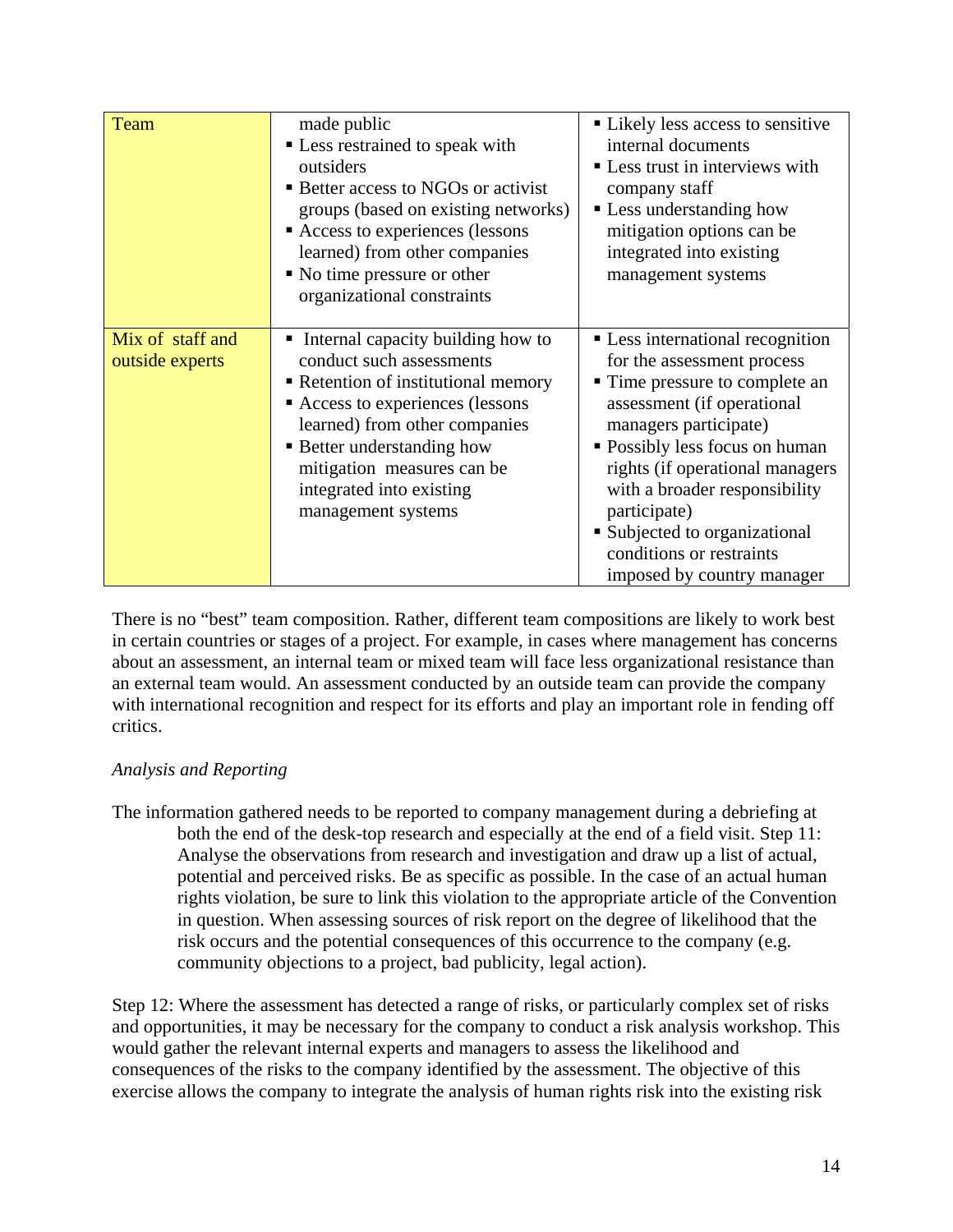management practices of the company. This kind of collective risk analysis conducted during a risk analysis workshop is needed to locate the findings of the human rights assessor in the often detailed knowledge and awareness of the operational and local context which different managers within the company are operating with. This is so the company can draw on a range of skills and expertise to ensure the human rights risks are mitigated. It also serves to inform managers of how human rights related risk may affect the company and where risk might be found in their own work areas. This analysis is needed also to develop key performance indicators (KPIs) to measure success of these mitigation measures. Mitigation, and the indicators used to monitor mitigation, need to be realistic and achievable by the company (as opposed to something dependent upon, for example, a national government) to gain internal traction and endorsement. Using an inclusive approach involving company staff and managers increases the likelihood that staff will feel ownership of the risks and opportunities identified.

In addition to verbal reporting, the risks should be reported in writing to management as soon as the assessment is completed. The main body of the report might look like this:

- A summary of the risks: this should be a brief description of the risk based on the analysis (company activities + human rights context). This should be organized by categories or ranked by impact, depending on level of evidence.
- An explanation of the recommended action / mitigation, including a recommendation as to further investigation (e.g. whether or not to conduct a field visit, if so when and suggestions about how).
- A list of next steps
- Appended: a one or two page overview or map of the company activities and projects
- Appended: a summary of findings related to the most obvious or severe violations ("red flags")
- Appended: An overview or list of the Conventions (e.g. ICCPR, ILO Conventions, etc) that the host / home country has signed up to

## *Implementation*

Experience indicates that the implementation of the action or mitigation plan to address human rights risk relies on the urgency of the issues identified as well as on the importance given to human rights risks relative to the other priorities that compete for company management attention.

Each company is different, and even subsidiaries within one company often take distinctly different approaches Companies which have to date sought to implement human right policies have tended to assign clear responsibilities to a company staff person, either full-time or as part of their job description. The amount of staff time needed to ensure the proper functioning of human rights due diligence will depend on the size of the company and the nature of the company's potential impact on human rights. As already noted, there are many company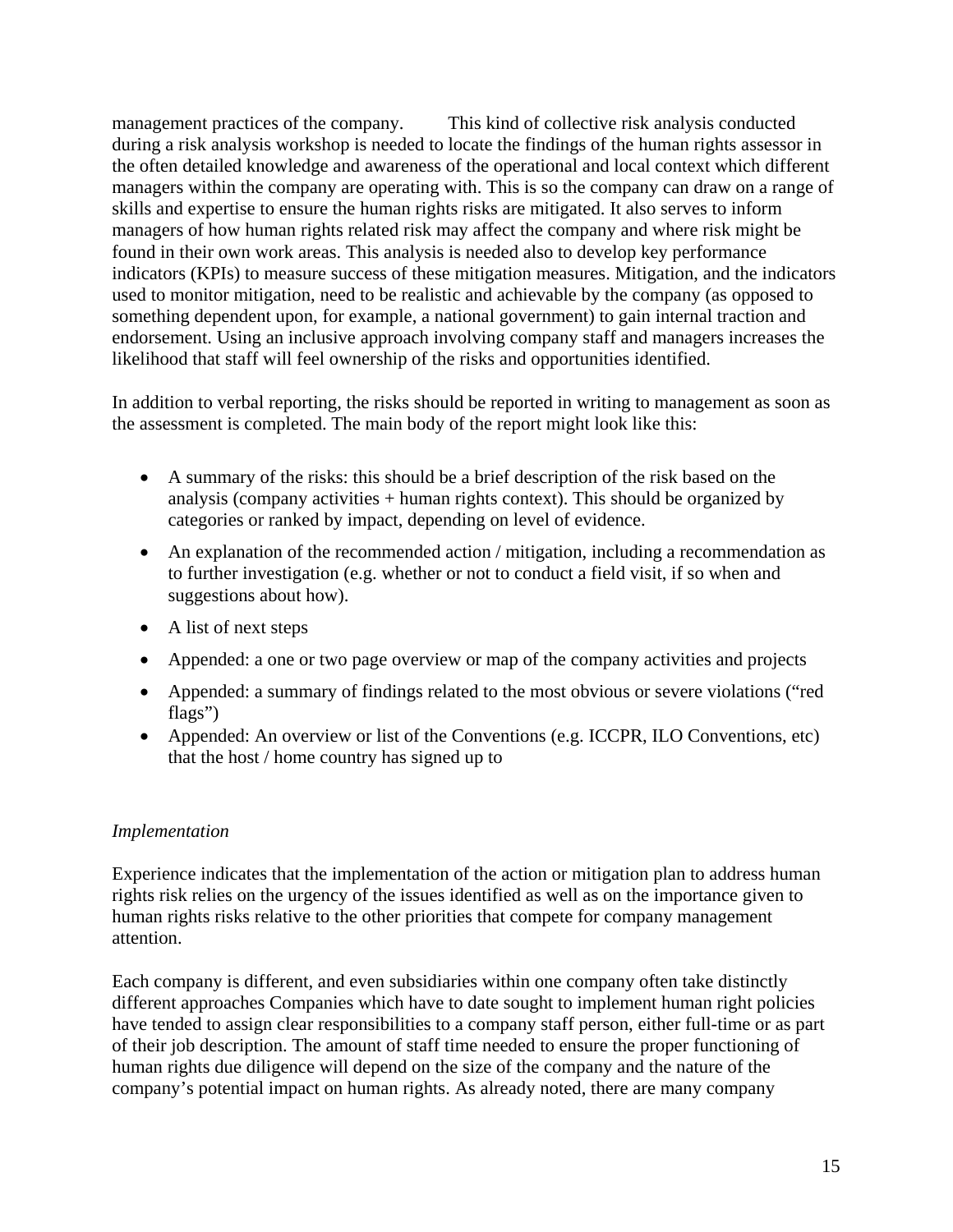functions which, when carried out properly, also have human rights value (e.g. health and safety, human resources) and there are others which will need to factor in human rights due diligence to their existing procedures (e.g. procurement, plant security). Following up on the various functions take time. Key functions might include, for example:

- o Conducting due diligence or guiding human rights due diligence implementation by a company's other operational units
- o Developing a human rights monitoring mechanism that keeps track of human rights related indicators in relation to particular activities
- o Ensuring that mitigation measures with regard to human rights risk are implemented as well as that the identified opportunities for improving the company's impact on human rights are identified and capitalized on
- o Ensuring functional agreement between, and coordination between, the various departments about plans, policies and approaches that affect human rights

In addition, functions might include working to ensure implementation of contracts (with sub-contractors) which promote respect for human rights. This may include powers the company may reserve for itself, for example, to conduct spot-checks on contractors, or to have access to their books. Such clauses have been effective in detecting contractor behavior which violates labour rights.

Stakeholder consultation mechanisms play a central role in human rights risk management. In countries where staff are not able to organize (either because they are prevented by law, government practice, because of the stage of the project, or other reasons), managers should make themselves available to staff as much as possible, for example through internal 'town hall' meetings to discuss working conditions and rights related, issues, as well on a one-toone basis. Similarly, regular public meetings in the community or via an advisory board with local leaders, monthly meetings with community representatives<sup>16</sup> etc. are all mechanisms that provide people affected by company operations with an opportunity to express concern about human rights related issues. Together with the company, people can help identify ways to ensure that the corporate presence has a positive, rather than negative, impact on local people.<sup>17</sup>

Finally, a transparent, accessible, properly resourced and effective grievance mechanism is an invaluable part of a human rights risk management system. Traditionally, grievance mechanisms have been used by companies to address alleged misconduct or harms after they occurred or have done significant damage. Increasingly, companies are finding their grievance mechanisms useful in detecting problems early and identifying mitigations quickly, in effect integrating a remedy mechanism into the human risk management system as a form of prevention. For example, complaints about the behavior of security forces or sub-contractors can

1

<sup>&</sup>lt;sup>16</sup> Local leaders or community representatives can of course be both formally appointed, such as elected or appointed officials, as well as social group leaders, such as clan heads, village elders or social movement and/or NGO activists.

<sup>17</sup> See Luc Zandvliet and Mary B. Andersen, *Getting it Rights: Making Corporate-Community Relations Work*, Greenleaf, (2009)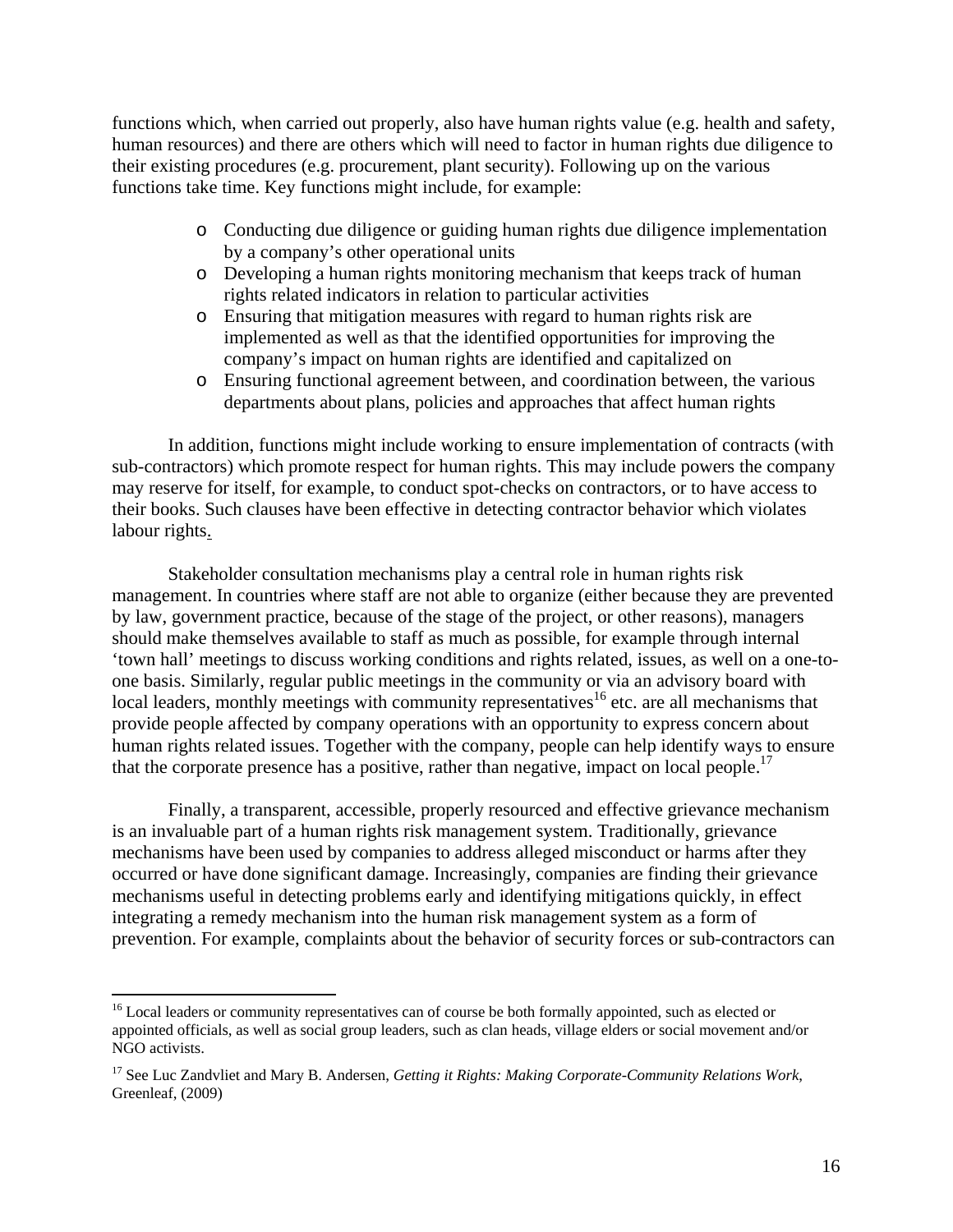result in communication of expectations to those sub-contractor by the company and the provision of training to change behaviour.

#### Conclusion

The answer to the question 'what does it mean for a company to respect human rights in practice' is easily said: due diligence based on an analysis of the facts of company activities and relationships and the ways that these affect people and their rights. But human rights risk, like all operational risk, is constantly changing. To meet the challenge of a changeable risk environment, due diligence to detect human rights risk should be continual. It requires that those implementing the due diligence are competent in human rights issues and that they apply a sound method.

The approach to human rights risk assessments we have outlined above is a method for use in due diligence. Assessing human rights risk means mapping out the risks of company participation in human rights violations, both directly in its operations and indirectly through it relationships. The approach is based on accepted principles of due diligence and the business responsibility to respect human rights. The overall framework outlined above is not intended to be followed to the letter. It is intended to be adaptable to the size of the company, and the scope of its activities and relationships. We have specifically modeled it on a large company in order to explore the various functions that may be necessary and in order to capture the full range of possible sources for conducting an assessment. But using the basic principles and questions outlined in the first sections, it is possible to adapt the steps, team make-up, reporting and implementation to much smaller firms.

Human rights risk assessments are not mechanical processes. It is very difficult to quantify human rights risk. Checklists or compliance questionnaires, while helpful as a starting point or as a cross-check, cannot capture the quality of the risk and, therefore, the range of potential mitigations. It seems likely that the single most effective way to identify, understand and manage risks are through dialogue processes, such as stakeholder dialogue or the internal company risk workshop, both of which we suggest above. Companies which are familiar with these kinds of consultations and decision-making processes may adapt better to the management of human rights risks. At a minimum, however, the information contained in an assessment should be accessible to company managers, both in-country and at headquarters, so that steps toward preventing or solving the problem can be taken. We encourage companies and other practitioners to adapt and re-work the framework proposed above to meet their own needs.

It should be noted that the adaptability we propose is grounded in solid principles and international human rights law. At a minimum, the approach outlined here applies the full list of human rights provisions, combines these with the companies own activities or relationships, to create a lens through which the company can view its own responsibilities more clearly. In fact, the value of a risk oriented approach is that it allows the company to assess the risks of participation in the full range of internationally proclaimed human rights, while at the same time helping a company – and other stakeholders - understand better the limits of those responsibilities within the universe of rights.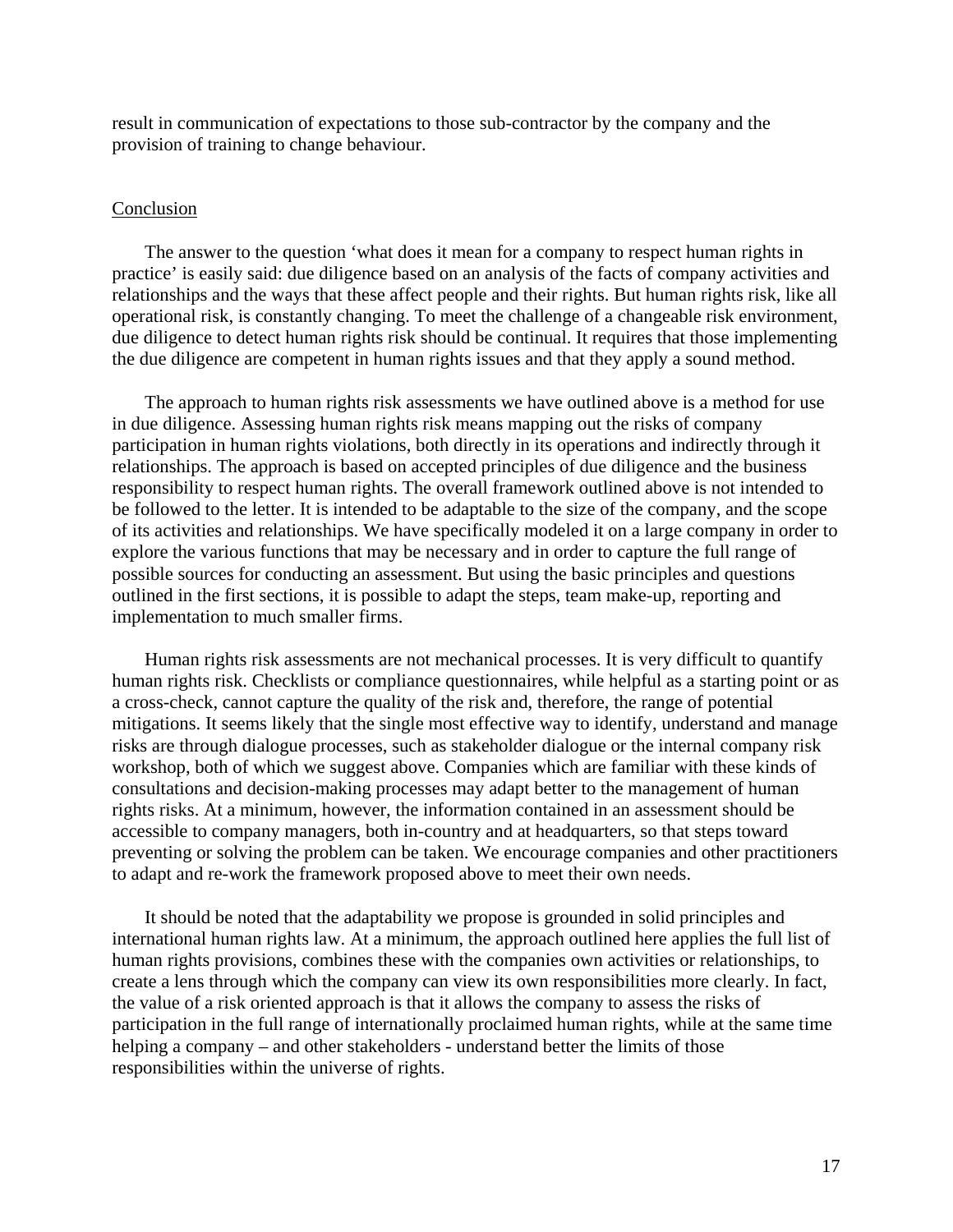Due diligence can play a key role in helping to identify both the dilemmas companies face in practice as well as ways the ways the company can overcome these and meet its responsibility to respect human rights. Due diligence can help a company do the right thing. It may also help the company identify ways to make concrete contributions to society beyond its core economic impacts. As the law and policy of human rights and business evolves, proper due diligence and good faith human rights risk mitigation is likely to provide the company with crucial elements in a defense against allegations that it is involved in human rights violations. Conducting an assessment is not an ironclad guarantee against involvement in human rights abuse. But an assessment is a necessary basis for taking the practical steps towards managing the risks of harm to people and ensuring that the company respects human rights.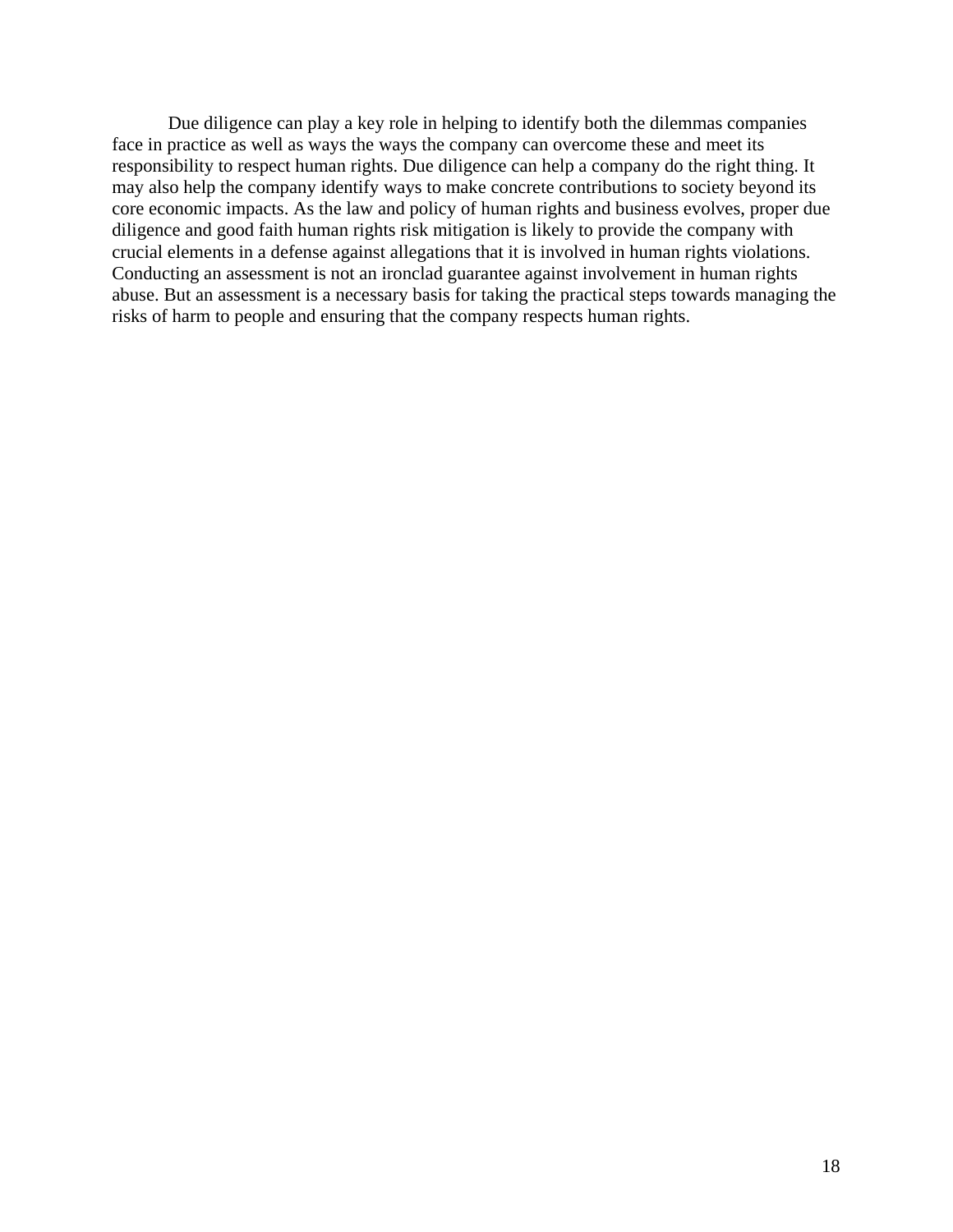# Appendix A Internal Documents to look for

| What?                                                                                                                                                                                                | Why?                                                                                                                                                                                                                                                                                                                                               |
|------------------------------------------------------------------------------------------------------------------------------------------------------------------------------------------------------|----------------------------------------------------------------------------------------------------------------------------------------------------------------------------------------------------------------------------------------------------------------------------------------------------------------------------------------------------|
| Site policies                                                                                                                                                                                        | To verify company labor, environmental, community and security<br>commitments                                                                                                                                                                                                                                                                      |
| Policies of joint venture and/or partners<br>and/or contractors                                                                                                                                      | To verify their labor, environmental, community and security<br>commitments. Also to look how decision making within partnerships<br>and between partners are structured.                                                                                                                                                                          |
| Copy of the standard employment<br>contract                                                                                                                                                          | Inclusion or exclusion of provisions is relevant; key entry-point for<br>mitigation. Verify that wage and benefit levels are adequately secured<br>(refer to labor rights and local labor law).                                                                                                                                                    |
| Copy of the standard employment<br>contract of employees contracted by a<br>contractor                                                                                                               | Inclusion or exclusion of provisions is relevant; key entry-point for<br>mitigation. Look for important deviants compared to what your standard<br>company contract would look like.                                                                                                                                                               |
| ESIAs or other assessments<br>commission by the company with<br>respect to social or environmental<br>impacts, security arrangements, threat<br>assessments (security), labor rights<br>issues, etc. | Source of information relating to social and economic rights. Assuming<br>that ToRs have been followed, the reports may signal what type of<br>issues/rights were important to the company. These reports also provide<br>insights into what has been recommended by experts in these fields (and<br>can be tested against your own observations). |
| Incident/Accident records                                                                                                                                                                            | Important source to verify the cause of an problem, as well as to<br>understand role of security response to the problem.                                                                                                                                                                                                                          |
| Relevant documents describing host<br>Government requirements                                                                                                                                        | Important to understand relationship to government in order to analysis<br>HRs risk exposure and in formulating possible mitigation. Look for<br>requirements with regard to labor issues, reporting, use of state security<br>providers, reporting staff information, waste disposal requirements, etc.                                           |
| Minutes of meetings with unions,<br>(state) security providers, contractors<br>etc                                                                                                                   | Provides information with regard on human rights related issues that<br>have been discussed and any follow-up or implementation.                                                                                                                                                                                                                   |
| A copy of a standard contract with<br>contractors                                                                                                                                                    | Provides information as to the type of provisions have been made to<br>ensure human rights are respected down the supply chain.                                                                                                                                                                                                                    |
| Special regulatory arrangements, e.g.<br>Production Sharing Agreements,<br>Industrial Zone legislation, etc.                                                                                         | Provides insights in the constraints and opportunities for the company<br>with regard to human rights and may provide insight into the process of<br>negotiation with relevant authorities.                                                                                                                                                        |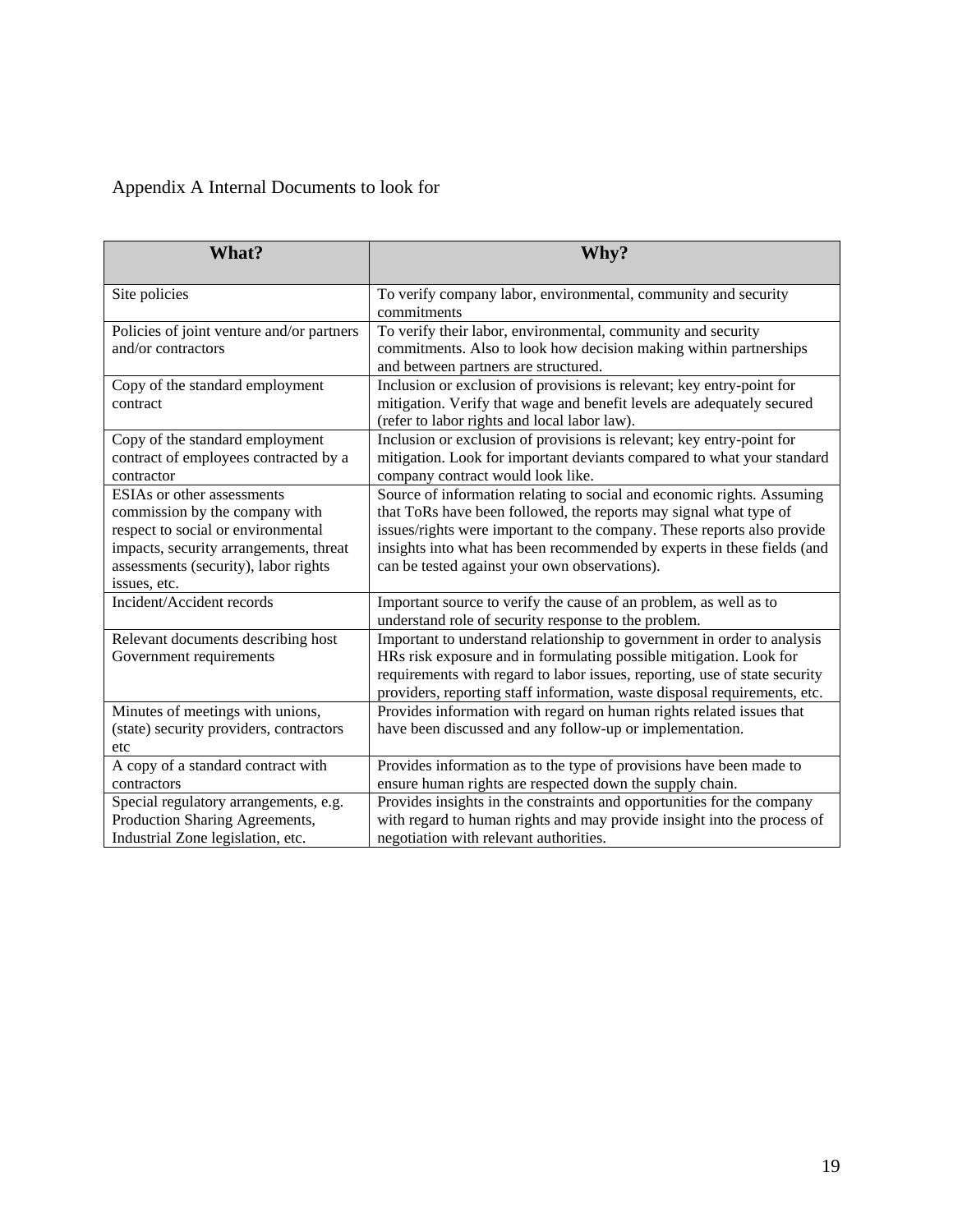# **Appendix C: Field Study With Whom to Speak and Why18**

|                     |             | Whom to meet?                           | For what reason?                                                                                                                                                                                                                                                                                            |
|---------------------|-------------|-----------------------------------------|-------------------------------------------------------------------------------------------------------------------------------------------------------------------------------------------------------------------------------------------------------------------------------------------------------------|
| <b>Internal</b>     |             | <b>Country Management</b>               | Explain the assessment, get buy in, identify priority issues.<br>Also identify the importance given to human rights, efforts<br>made to address issues                                                                                                                                                      |
| <b>Stakeholders</b> |             | <b>Country Risk Analysts</b>            | Identification of broader risks to the company and<br>determine which could be portrayed as human rights risks.<br>Suggestions for speaking with internal/external<br>stakeholders                                                                                                                          |
|                     | Capital     | Human Resource<br>Managers              | Working conditions, contract details, labor law related<br>constraints, complaints from staff, relations with unions,<br>labor offices, government interference (hiring/dismissals)<br>etc.                                                                                                                 |
|                     |             | Contracts/Purchasing<br>Department      | Buy in, particular challenges in the contractors market in-<br>country, contracting details, monitoring of<br>contractors/suppliers with regard to human rights issues,<br>government constraints (corruption).                                                                                             |
|                     |             | <b>Business Development</b><br>Managers | Buy in, challenges in avoiding corrupt practices,<br>government perspectives on the company, assess<br>opportunities to discuss HR with Government officials                                                                                                                                                |
|                     |             | <b>Security Managers</b>                | Details of arrangements with security providers<br>Knowledge/awareness/implementation of the Voluntary<br>Principles on Security and Human Rights                                                                                                                                                           |
|                     |             | Health and Safety<br>Managers           | Safety; Protective gear for workers, health care for workers,<br>environmental concerns/issues (waste, spills, archeology)<br>and mitigations measures, ESIA (land rights, land<br>ownership, indigenous groups), community engagement<br>strategy (consent issues, grievance procedures, NGO<br>criticism) |
|                     |             | <b>Integrity Due Diligence</b>          | Experiences with the human rights records of contractors,<br>options to create cooperation between human rights due<br>diligence into anti-corruption due diligence                                                                                                                                         |
|                     |             | Project Managers                        | Operational challenges, behavior of JV partners and<br>contractors. Suggestions for local stakeholders to speak<br>with. Identification of mitigation measures.                                                                                                                                             |
|                     | <b>Site</b> | Health and Safety<br>Coordinators       | Operational challenges as well as best practices.<br>Environmental impacts, archeological impacts                                                                                                                                                                                                           |
|                     |             | <b>Security Staff</b>                   | Operational constraints and challenges, details of specific<br>incidents and accidents, mitigation measures and best<br>practices, compare on the ground reality to intended                                                                                                                                |

 $18$  The list is based on a hypothetical company structure and operating presence. It is mean to be as expansive a list as possible in order capture the full range of possible sources for the assessment. Practitioners should adapt to their own operating environment.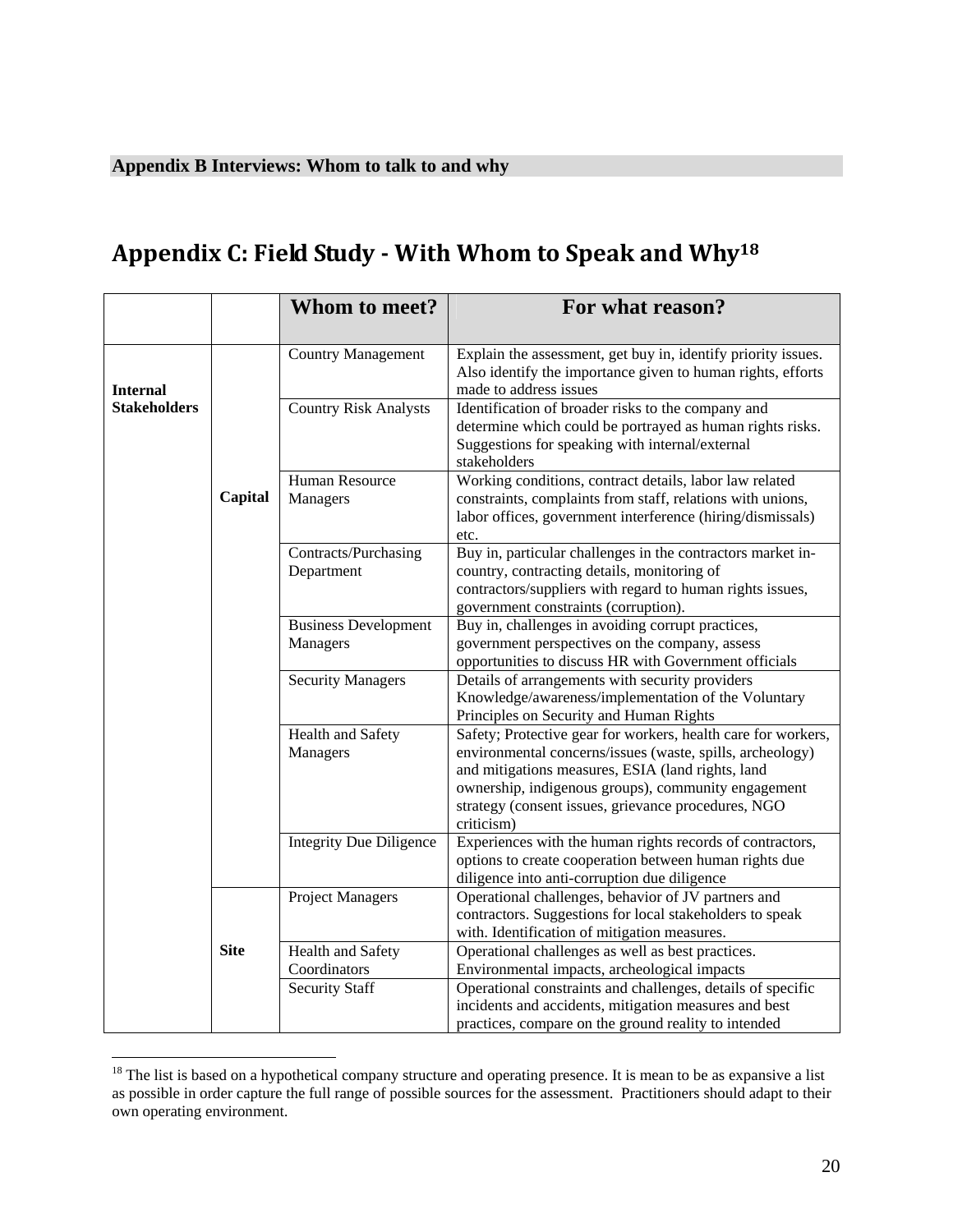|                     |             |                              | policies, introduction to local security providers             |
|---------------------|-------------|------------------------------|----------------------------------------------------------------|
|                     |             | <b>Community Relations</b>   | Stakeholder engagement approach. Most frequent                 |
|                     |             | officers                     | complaints/grievances. Grievance procedure present?            |
|                     |             |                              | Consultation mechanism present? Does the company work          |
|                     |             |                              | to get prior consent? Land owners, marginal groups,            |
|                     |             |                              | indigenous groups identified and consulted with?               |
|                     |             | Human Resource staff         | Local challenges, feedback from (contractor) staff, relation   |
|                     |             |                              | with the local labor office. Government interference in        |
|                     |             |                              |                                                                |
|                     |             |                              | labor issues                                                   |
|                     |             | Contractors (national        | Challenges they face as a result of company conditions         |
|                     |             | and international)           | imposed on them. Difference between this contract and          |
| <b>External</b>     |             |                              | expectations of others they work with.                         |
| <b>Stakeholders</b> |             | Contractor staff             | Working conditions, contract details known? freedom of         |
|                     |             | (cleaning personnel,         | association, possibility to complain, treatment of migrant     |
|                     |             | gardener)                    | labor, living wage? any other issues they would like to        |
|                     |             |                              | bring to the attention of management?                          |
|                     |             | Other companies              | Challenges they face, mitigation measures taken (human         |
|                     | Capital     | operating in the same        | rights program in place?), importance of human rights in       |
|                     |             |                              |                                                                |
|                     |             | sector                       | their organization, possibilities for collective action (e.g.  |
|                     |             |                              | Vol. Principles), suggestions to approach stakeholders on      |
|                     |             |                              | difficult issues such as the government, advocacy groups       |
|                     |             |                              | etc.                                                           |
|                     |             | <b>National Human Rights</b> | Main human rights concerns, expectations towards               |
|                     |             | NGOs, Journalists,           | companies, mitigation options, willingness to speak            |
|                     |             | local ILO/UNOHCHR            | regularly with companies on human rights issues,               |
|                     |             | representatives,             | suggestions for others to speak with (both on capital and      |
|                     |             | Universities                 | site level), differences in approaches between companies,      |
|                     |             |                              | trends in behavior of the governments and companies with       |
|                     |             |                              |                                                                |
|                     |             |                              | regard to human rights. Did any human rights violations        |
|                     |             |                              | occur prior to the arrival of the company to make the area     |
|                     |             |                              | business friendly?                                             |
|                     |             | Unions                       | General human rights situation for unions in the country       |
|                     |             |                              | (persecutions, union busting?). Labor issues in the country,   |
|                     |             |                              | company specific feedback/observations, options for            |
|                     |             |                              | mitigation                                                     |
|                     |             | Labor Office                 | Expectations towards the companies, record of company          |
|                     |             |                              | (also compared to other companies)                             |
|                     |             | Police/military (capital     | Approach/practices of company compared to other                |
|                     |             | level)                       | companies, best practices in the country, engagement with      |
|                     |             |                              | the company on security issues (protocols, terms of            |
|                     |             |                              | engagement, contracts etc.). Expectations towards the          |
|                     |             |                              |                                                                |
|                     |             | Local Authorities            | company<br>Quality of the relationship with the company. Local |
|                     |             |                              |                                                                |
|                     |             |                              | perceptions and expectations on the company. Presence of       |
|                     | <b>Site</b> |                              | indigenous groups, minorities, presence of local civil         |
|                     |             |                              | society groups. General plans and ambitions of the local       |
|                     |             |                              | government, pressing issues.                                   |
|                     |             | Police/Military (site)       | Quality of relationship with the company. Terms of             |
|                     |             |                              | engagement, awareness of Vol. Principles, changed              |
|                     |             |                              | behavior due to company intervention. Perspective on           |
|                     |             |                              | human rights as a concept.                                     |
|                     |             | Local youth groups           | Local perspectives on the company. Perceived fairness in       |
|                     |             |                              | employment practices. Support for youth                        |
|                     |             |                              |                                                                |
|                     |             | Women groups                 | Impact of the corporate presence on women/youth (change        |
|                     |             |                              | in power of women relative to men, impact on the family        |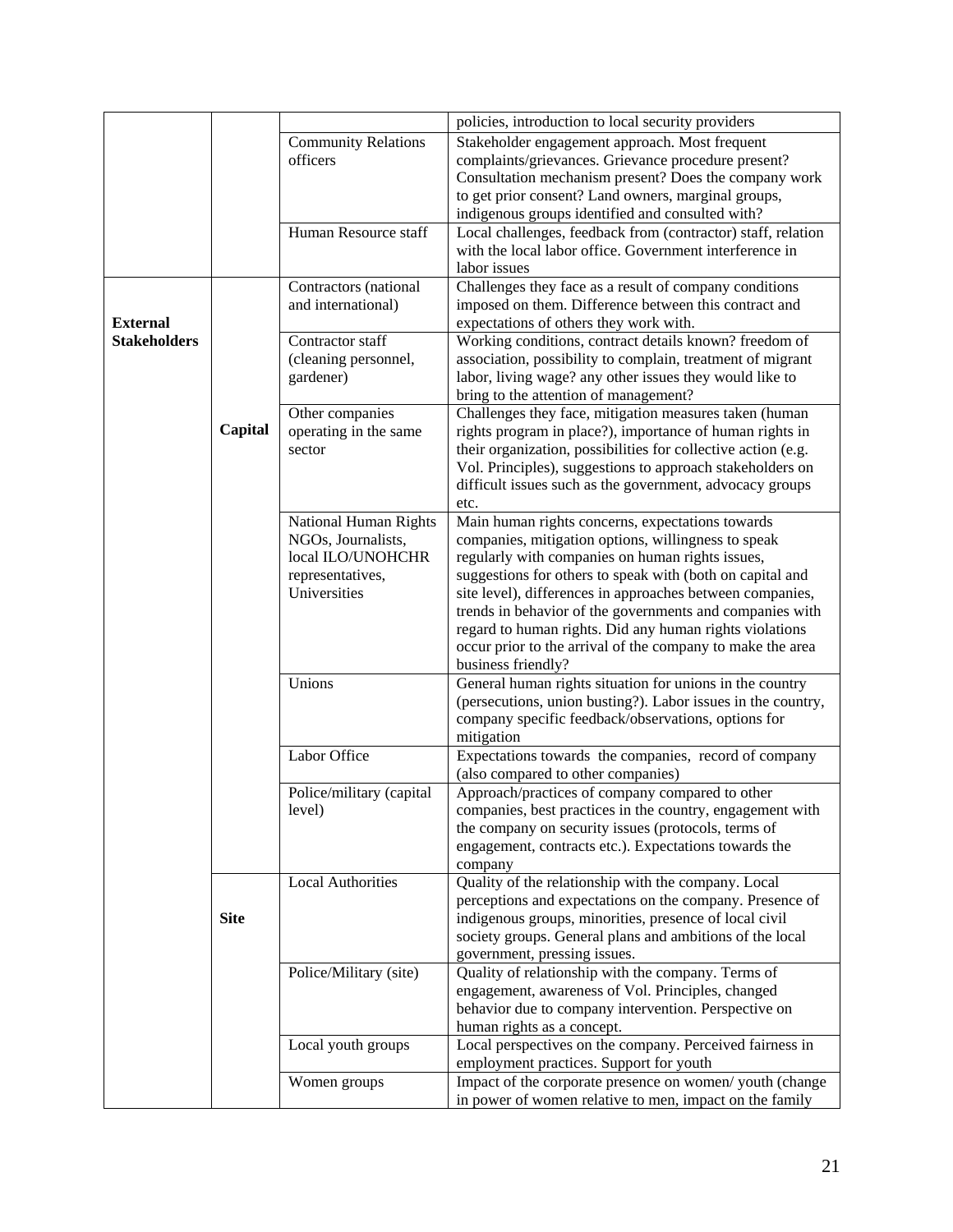|                         | unit, access to water, food, education, health etc.)         |
|-------------------------|--------------------------------------------------------------|
| Informal leaders        | Local perceptions on the companies (positive and negative).  |
| (religious/business,    | Changes in town as a result of the company. (Future)         |
| "wise" men/women,       | expectations towards the company. Local definition of        |
| elders)                 | human rights. Who are the landowners in the area where the   |
|                         | company has a presence? presence of minority groups? Has     |
|                         | local community been consulted and in what manner? Do        |
|                         | people feel they have a say in issues that concern them? Do  |
|                         | the official representatives truly represent the population? |
| Business owners (local  | Support from the company in getting contracts, perception    |
| vendors/suppliers, taxi | on changes in town as a result of the corporate presence.    |
| owners, hotel owners)   | Perceived fairness in distribution of benefits, suggestions  |
|                         | for mitigation options.                                      |
| Civil Society groups    | Local definition of human rights. Issues in the community,   |
| (Red Cross/Crescent,    | identification of mitigation options, presence of            |
| UN, local NGOs, local   | marginalized groups, legitimacy of local authorities,        |
| newspaper/radio etc.    | schisms in society, identification of common interests       |
|                         | amongst groups, analysis of power structures, behavior of    |
|                         | security forces, changes in access to water, land basic      |
|                         | amenities as a result of the corporate arrival               |
| Local labor office      | Functioning of labor office, what are                        |
|                         | hiring/selection/dismissal protocols? Perspective on         |
|                         | company practices.                                           |
| Local contractors       | Challenges/opportunities as a result of company presence.    |
|                         | Perceived fairness in allocation of contracts. Options for   |
|                         | improvement.                                                 |
| Local (Contractor)      | Labor conditions on site, grievance mechanism present?       |
| employees               | Verify wage levels, minimum age, housing conditions,         |
|                         | food, working hours, holidays, treatment of staff, dismissal |
|                         | policies (HiV/AIDS?)                                         |